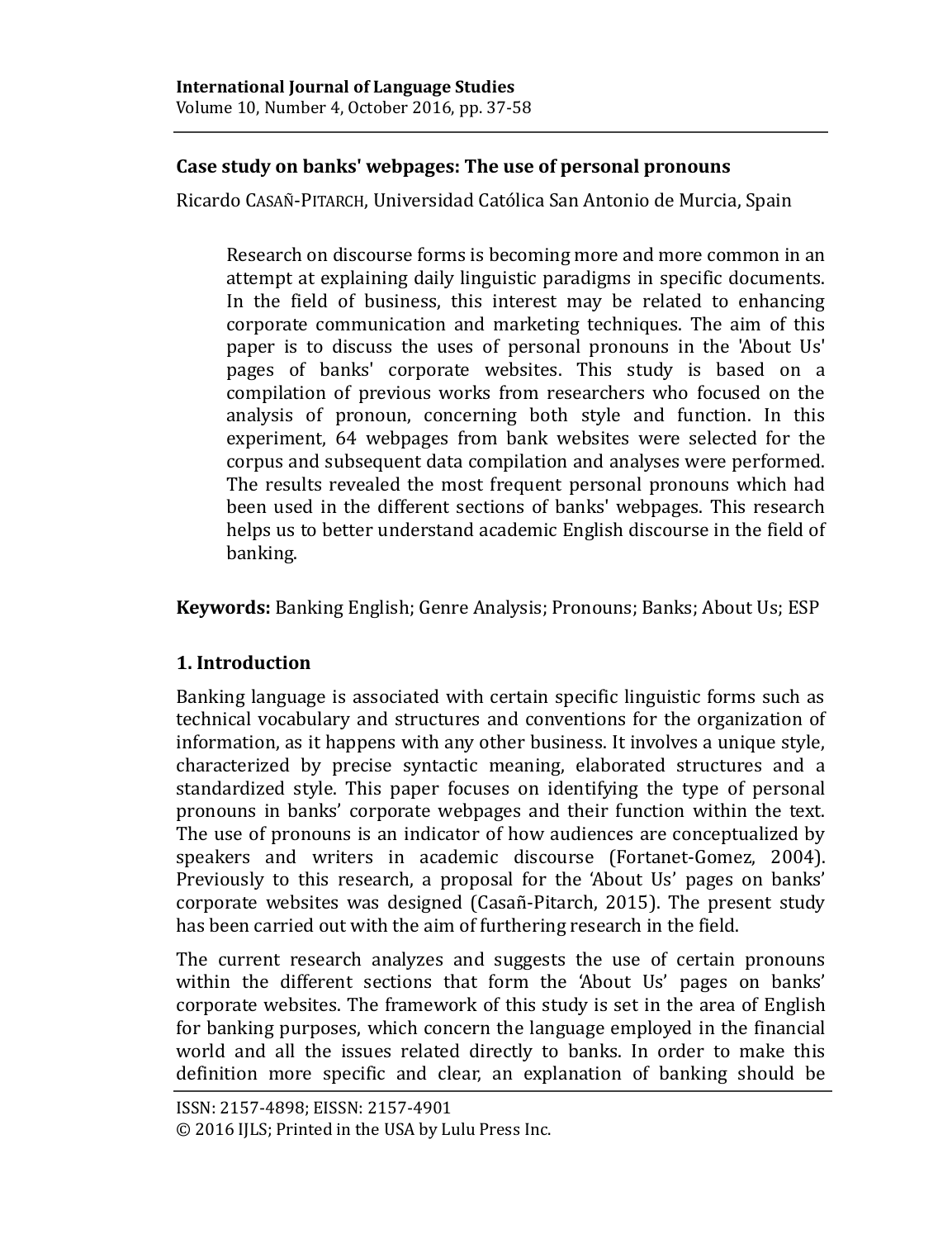provided. Banking is one of the oldest industries which originated with the barter system, in which people exchanged goods. As such, a bank is a financial institution licensed by a government whose primary activities include borrowing and lending money. According to the *Encyclopedia Britannica*, a bank is "an institution that deals in money and its substitutes and provides other financial services. Banks accept deposits and make loans and derive a profit from the difference in the interest rates paid and charged, respectively" (Encyclopaedia Britanica, online). Thus, banks are profitable businesses that make money as in any other industry.

The objective of this paper is to show the current tendencies about the use of personal pronouns within the 'About Us' pages on banks' corporate websites, and to discuss the possible reasons for their choice. This objective is based on the following hypotheses:

- (1) The percentage of pronouns should be low in comparison to nouns.
- (2) Subject pronouns and possessive determiners shall prevail over the rest, whereas the use of reflexive and possessive pronouns will be only testimonial.
- (3) The types of pronouns may vary according to the nature and purpose of the text.
- (4) The most common pronouns shall be the first person plural and the neutral third person singular cases.

It is expected that the results obtained from this research will contribute to validate these four hypotheses.

This article starts with a theoretical review on the uses of pronouns in English and a description of the 'About Us' pages on banks' corporate websites following the model that was introduced in previous research (Casañ-Pitarch, 2015). Then, results will be presented and discussed in detail with individual tables that represent each of the sections forming a typical 'About Us' page. The focus of this study is on showing whether the theories introduced in this research are valid according to the results obtained and the hypotheses previously stated.

## **2. Background**

Pronouns are defined as words which are used in place of nouns and noun phrases (Schmidhauser, 2010). Similarly, Nordquist (2010) suggested that pronouns are words that substitute an element that is being referred to (e.g., people, animals, ideas, or things)—Also see what Capone and Salmani Nodoushan (2014) and Salmani Nodoushan (2015; forthcoming) offer on true indexicals. If they accompany a noun, pronouns are closely related to definite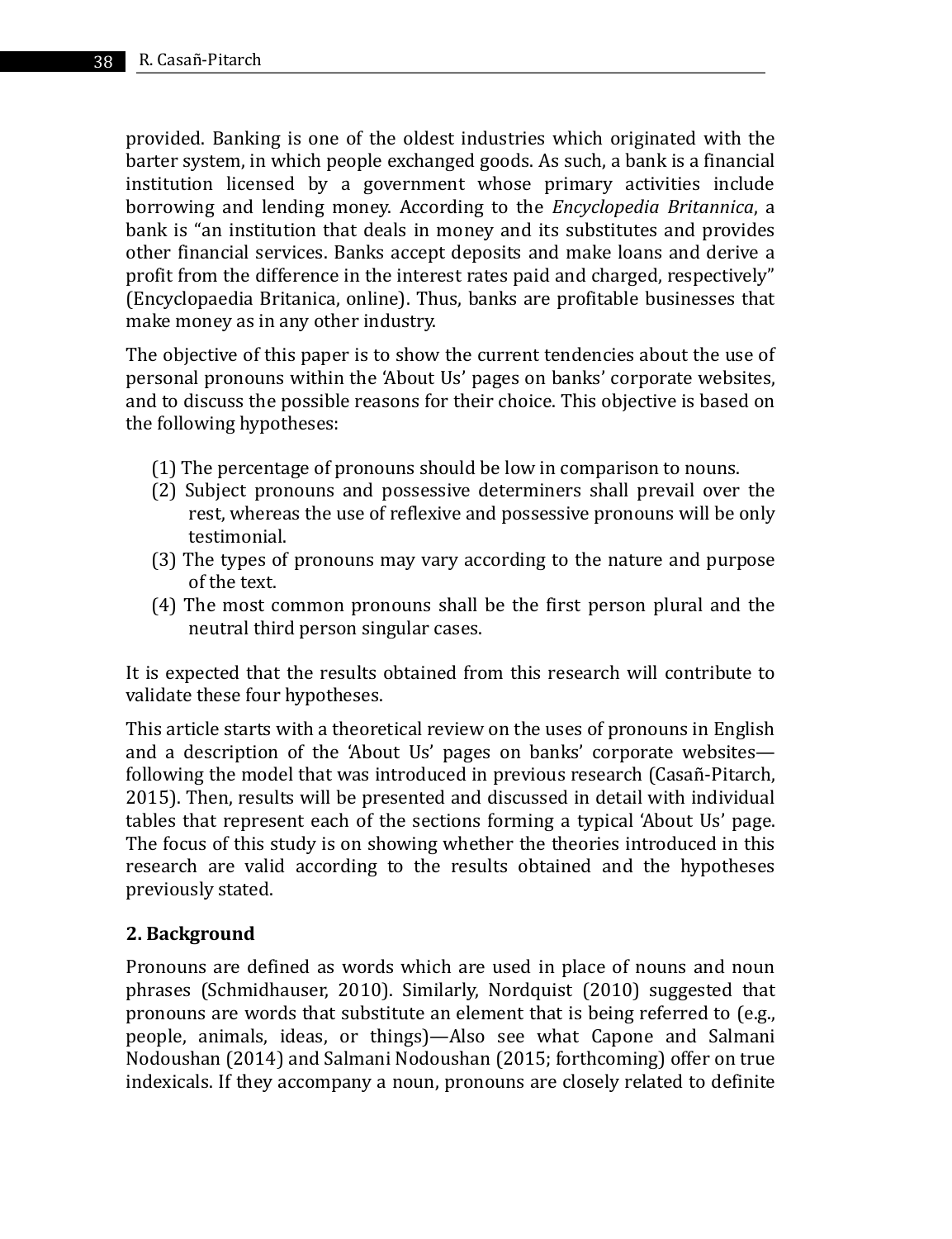articles which comprise a subtype of determiners (Postal, 1966). The main function of pronouns is to shorten sentences and make communication easier (Manning, 2005). According to this premise, people modify the form of their messages according to their interests and purposes. Thus, linguists can do research on linguistic norms that determine why a pronoun is used instead of a noun or another pronoun. This article focuses on the analysis of the number, gender, person, and case of pronouns to determine different patterns regarding their use. Table 1 shows the classification of personal pronouns according to the guidelines established by Quirk, Greenbaum, Leech and Svartvik (2008).

Table 1

|     |                 |           | Subject | Object | Possessive |         | Reflexive  |
|-----|-----------------|-----------|---------|--------|------------|---------|------------|
|     |                 |           |         |        | Determiner | Pronoun |            |
| 1st | Singular        |           |         | Me     | My         | Mine    | Myself     |
|     | Plural          |           | We      | Us     | Our        | Ours    | Ourselves  |
| 2nd | Singular/Plural |           | You     | You    | Your       | Yours   | Yourself   |
| 3rd | Singular        | Feminine  | She     | Her    | Her        | Hers    | Herself    |
|     |                 | Masculine | He      | Him    | His        | His     | Himself    |
|     |                 | Neutral   | It      | It     | Its        | Its     | Itself     |
|     | Plural          |           | They    | Them   | Their      | Theirs  | Themselves |

*Pronouns in English*

Once the basic notions in the classification of these pronouns have been considered, a review of the literature on the use of pronouns in business contexts is presented. To start with, some writing guides suggest that pronouns in academic writing should be avoided, especially direct ones (Bennet, 2009; Birjandi, Alavi and Salmani Nodoushan, 2004; Daly, Johnston, Goolsby, Fisk and Zarate, 2013; Haynes, 2010; Salmani Nodoushan and Alavi, 2004; Schindler, 1967). Nominalization is a very usual aspect of business English and a feature of formality; thus verbs and pronouns tend to be avoided in certain measure if possible (Heylighen & Dewaele, 1999). In this sense, the use of pronouns is more common in informal contexts. However this does not imply that the use of pronouns is restricted in business and academic documents; in fact they are necessary and make language easier (Manning, 2005).

In order to understand the function of pronouns within the text, it is necessary to link them to the theory of power and solidarity. This theory argues how people perceive society regarding their structurally organized linguistic rules. Brown and Gilman (1960) suggest that social relations can be inferred through treatment forms. These relations involve interactions that can be either of power or solidarity. In this sense, some pronouns are connected to more formal situations, whereas others are conceived as less formal. The semantics of power and solidarity suggests that the relation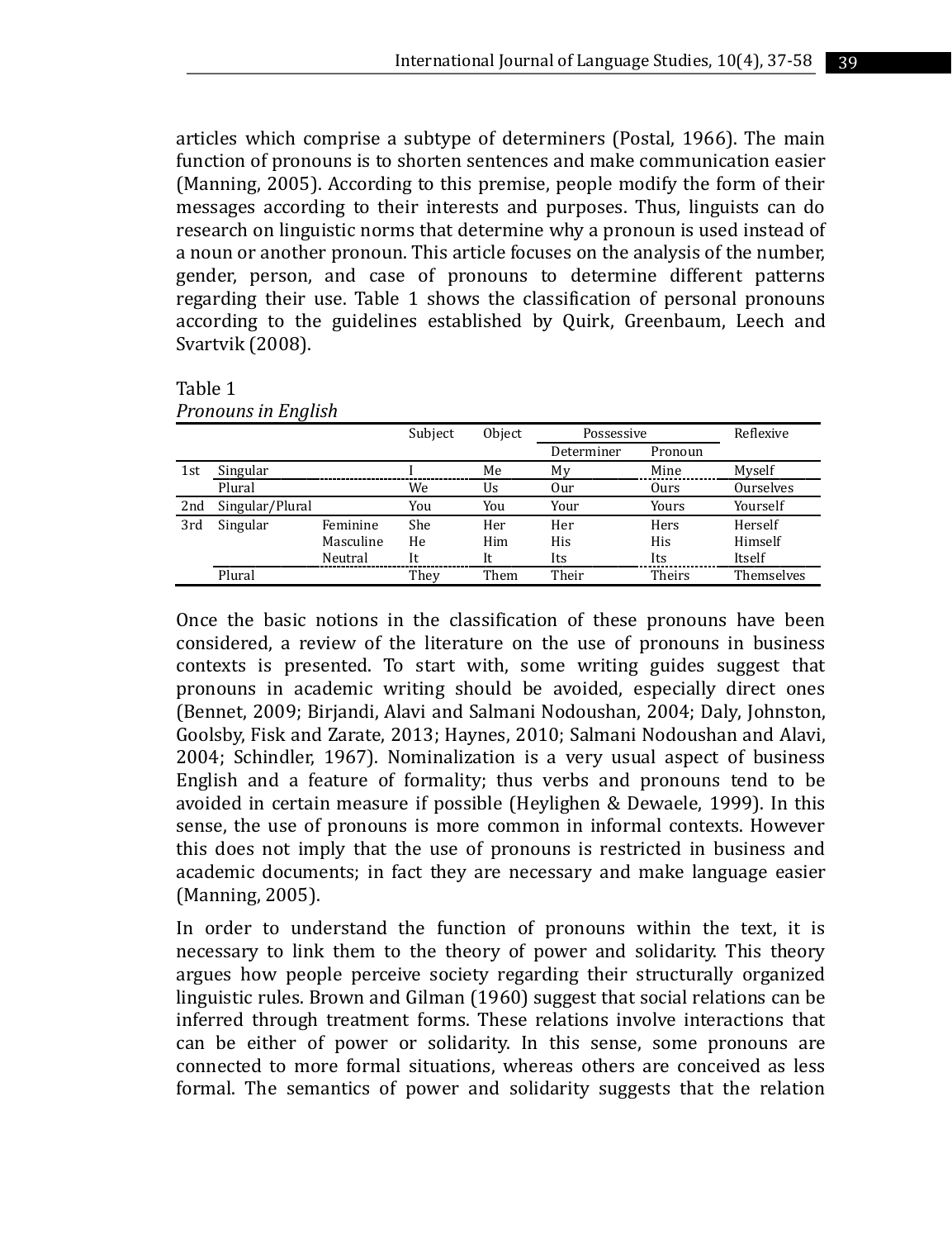among people is marked by hierarchical differences—in terms of age, gender, social status, profession (See, for instance, Salmani Nodoushan, 2012a, 2014). Consequently, speakers vary their speech as a mark of respect towards the other interlocutors. It can also be intuited that banks adapt their language to their audience and this influences on the use of pronouns.

When it comes to the use of pronouns on bank websites, banks should use different strategies which depend on the webpage section. Each pronoun involves an effect on the reader. For example, first person pronouns show a specific attitude of the speaker's involvement or responsibility. However, it is noticeable that the plural forms in business documents are more frequent within business documents in comparison to singular ones. Fortanet-Gomez (2009) suggests that first person plural pronouns imply the participation of all of the members of a company (directive, non-directive and shareholders). This may reinforce an image of corporate unity. Beard (2000) adds that plural forms of first person pronouns share responsibility between the speaker and the other members of the company. In some cases, this is especially useful when the information is uncertain or tricky because it may reduce responsibility. Thus, first person plural pronouns contribute to deliver an image of corporate union and team work; subsequently, this may transmit a sense of tranquility and security to the audience. As Pennycook (1994, p. 175) states, the pronoun 'We' "is always simultaneously inclusive and exclusive, a pronoun of solidarity and of rejection." On the other hand, the first person singular form is rare in business contexts. It can be used when writing an autobiography, giving a personal opinion, or directions (Abbasian & Tahririan, 2008). However, companies usually avoid focusing their image on one single person, in contrast to political parties. Klijūnaitė and Nausėda (2010) suggest that the singular form can have negative effects; for example, the audience could understand that the speaker is making an attempt at placing himself or herself above the listeners or readers and it can somehow break the sense of community acquired through the plural form.

The use of second person pronouns involves directness (Williamson, 2006). The form 'you' involves mutual recognition between the speaker and the addressee, and it means 'invocation' (Mackiewicz & Riley, 2002). Academic writing in business contexts recommends avoiding directness (i.e., second person pronouns) when the purpose of the text is to inform rather than persuade (O'Hair, Rubenstein & Stewart, 2004). In fact, directness is a sign of rudeness and impoliteness in most countries (Ajayi & Balogun, 2014; Jeon, 2003; Salmani Nodoushan, 2003, 2006a,b, 2007a,b, 2008, 2013, 2016; Salmani Nodoushan & Allami, 2011). The use of 'you' is less formal and it tends to be used in familiar circles (Swick, 2008). Thus, it can be intuited that banks' corporate webpages should avoid the use of second case pronouns, except when the text is persuasive.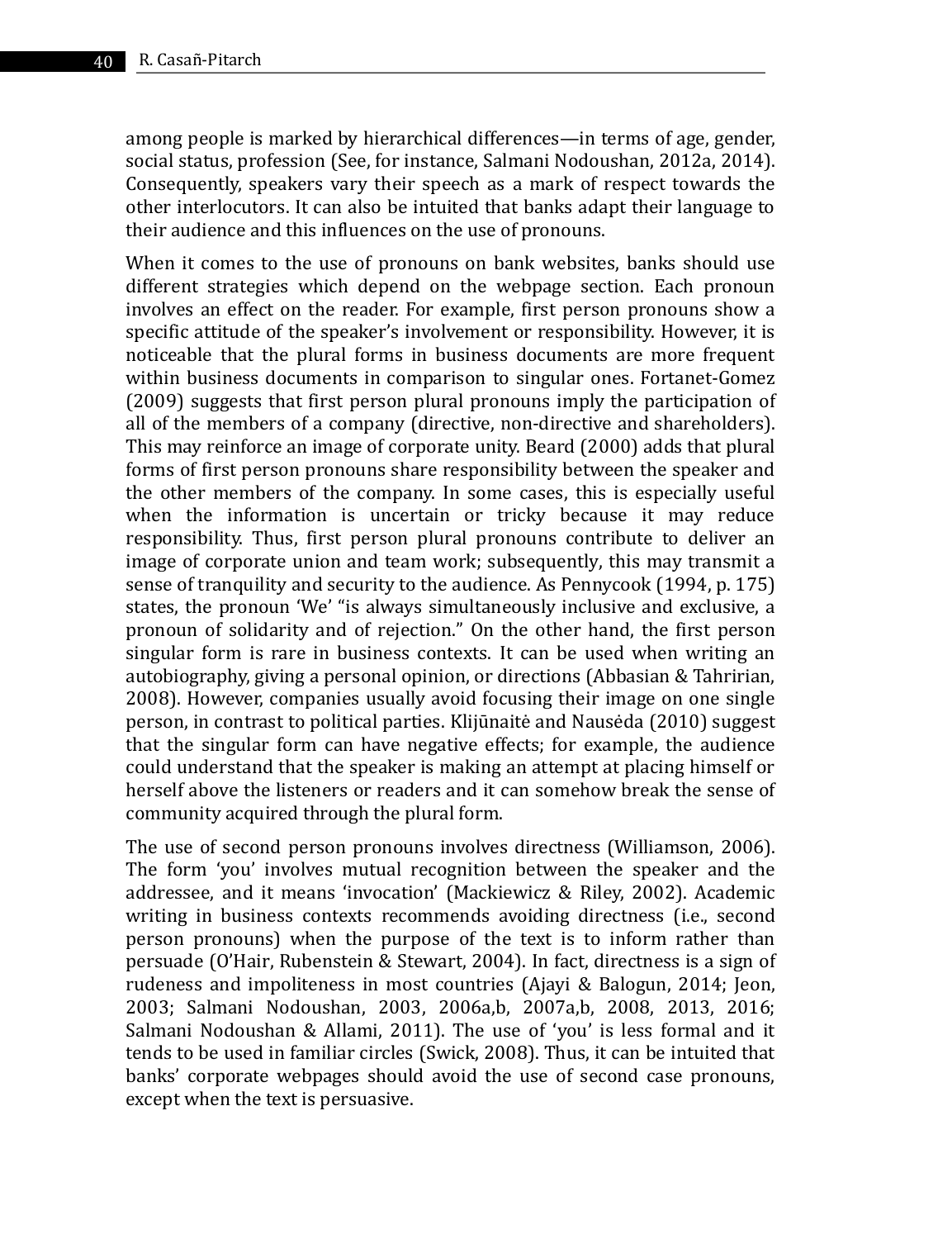Third person pronouns are necessary in writing because they avoid the repetition of nouns. As explained earlier, third person pronouns do not directly refer to the speaker or the addressee but to other people or things that are not present at the moment of the speech. Thus, third person pronouns are characterized by their indirectness, the opposite to second person pronouns (Cornish, 2005). Academic writing is objective when expressing ideas, and it tends to avoid reference to personal opinions: 'I believe' or 'It is my opinion' (Arnaudet & Barrett, 1984; Lester, 1993). Singular pronouns are distinguished as masculine, feminine or neuter. Masculine and feminine pronouns substitute a person's proper name. However, in some situations, it may be considered rude to overuse third person pronouns instead of a person's proper name (Quirk et al., 2008). In this context, it can be intuited that banks use male and female third person pronouns when they refer to a specific member of their corporations, in which the combination of proper names and pronouns is advisable.

Concerning the neutral form of the third person singular pronoun, it is necessary to study its functions in detail since there are different purposes. As the Masculine and feminine forms refers to men and women, the neutral form refers to things, animals or ideas. This form can also be used as subject in impersonal verbs or as anticipatory subject. In academic writing, the impersonal singular form of the third case is one of the most frequent forms used to indicate a repeated topic (Carreon, 2006). 'It' can refer to direct and indirect ideas or things within the text without revealing the identity of these. In this sense, the impersonal pronoun 'it' may "establish objectivity, to generalize, and to conceal the existence of a specifically located subject with opinions" (Pennycook, 1994, p. 177). Consequently, the distance created by the anonymity between the speaker and the audience should be a useful tool to avoid personalization and directness in academic contexts. On the other hand, plural forms of the third person pronoun are considered 'the construction of the others', and they function as a call to an unspecified authority (Pennycook, 1994, p. 176). In this sense, it seems that the main function of the plural form of the third person pronoun is to remove selfresponsibility. The pronoun 'they' shows that the speaker or writer is not part of the group. For example, companies could use this form to address their suppliers in such a way as to establish a barrier or distinction. In addition to these functions, this pronoun is also used to avoid sexist language (Varley & Green, 2011).

In general, each context requires the use of certain pronouns. As it has been discussed hitherto, each pronoun has a particular effect on the readers. Companies should be aware of this fact and adapt their texts to the needs of their audience. Nowadays, corporate documents are increasingly being written by linguistics experts who are completely aware of the needs of the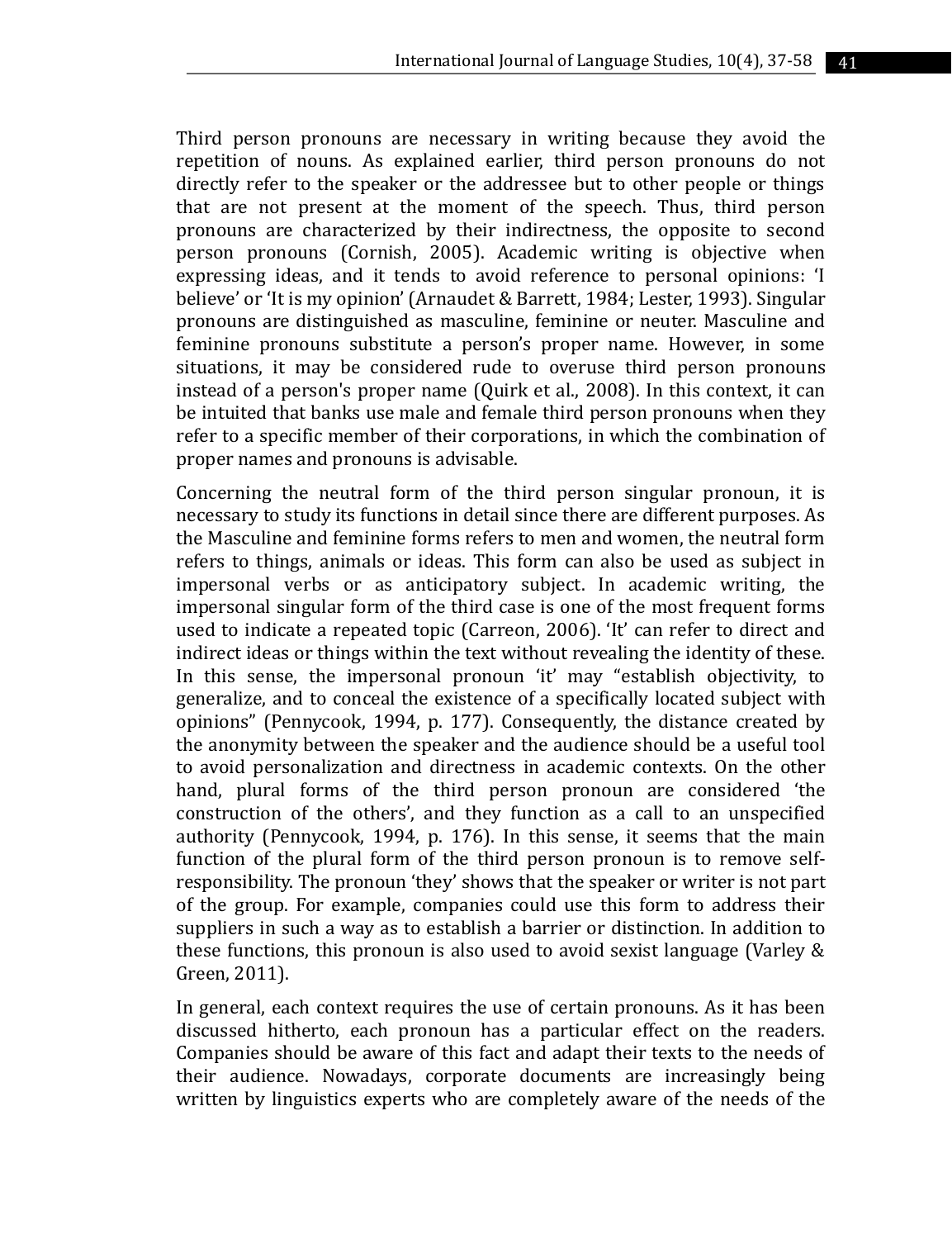company and create suitable texts adapted to their target audiences as a means of improving their corporative communication.

The decades of the 1990s and the 2000s will probably be remembered in the near future as the transition period between the paper and the digital era. During these twenty years, almost all of the paper-like materials have been transferred to digital format. Consequently most types of businesses have been compelled to modify their working structures in order to remain competitive. In fact, those companies which have not updated their systems have tended to disappear or to be substituted by more profitable alternatives. In this sense, banks are one of the most powerful industries in present days. They are organizations constituted by their governments whose function is to manage and organize the economy of a country and its citizens. Therefore, banks could not be left far behind in this process of digitalization. As a result, all banks have their own web sites where they can promote their image and services worldwide for an economic price in comparison with more traditional forms of advertising.

In this connection, the analysis of the generic structure of websites is a promising area of research. Genre analysis is a multi-disciplinary activity involving different areas in the study of languages such as linguistics, discourse analysis, sociolinguistics, translation, and advertising, among many others. Further studies have led to research in different linguistic frameworks which have encouraged people to define and work in generic research (e.g., Salmani Nodoushan, 2012b; Salmani Nodoushan & Khakbaz 2011; Salmani Nodoushan & Montazeran, 2012). These studies focus on what people do with language in determined situations and contexts. In this sense, genre analysis can be defined as the study of situated linguistic behavior (Bhatia, 1993; Bhatia & Salmani Nodoushan, 2015; Salmani Nodoushan, 2011). These types of generic research enable communicators "to make appropriate decisions as to the choice of lexicon-grammatical as well as generic resources to respond to familiar and not so familiar rhetorical situations" (Bhatia, 2004, p. 5). The analysis of this genre focused on determining the language used by banks on the 'About Us' page in their corporate web sites. A relevant finding in this previous research was the identification of fifteen sections that formed the 'About us' page. Twelve of these sections contained written text, whereas the remaining three did not incorporate the necessary text for analysis although they should be considered for the design of the page (See Table 2 below).

Results from that research (Casañ-Pitarch, 2015) showed some general parameters for the creation of the 'About Us' page on banks' corporate web sites. However, it was acknowledged that there are other more specific items that require further research. The previous model of the 'About Us' page on banks' corporate web sites forms the basis for the present study. In this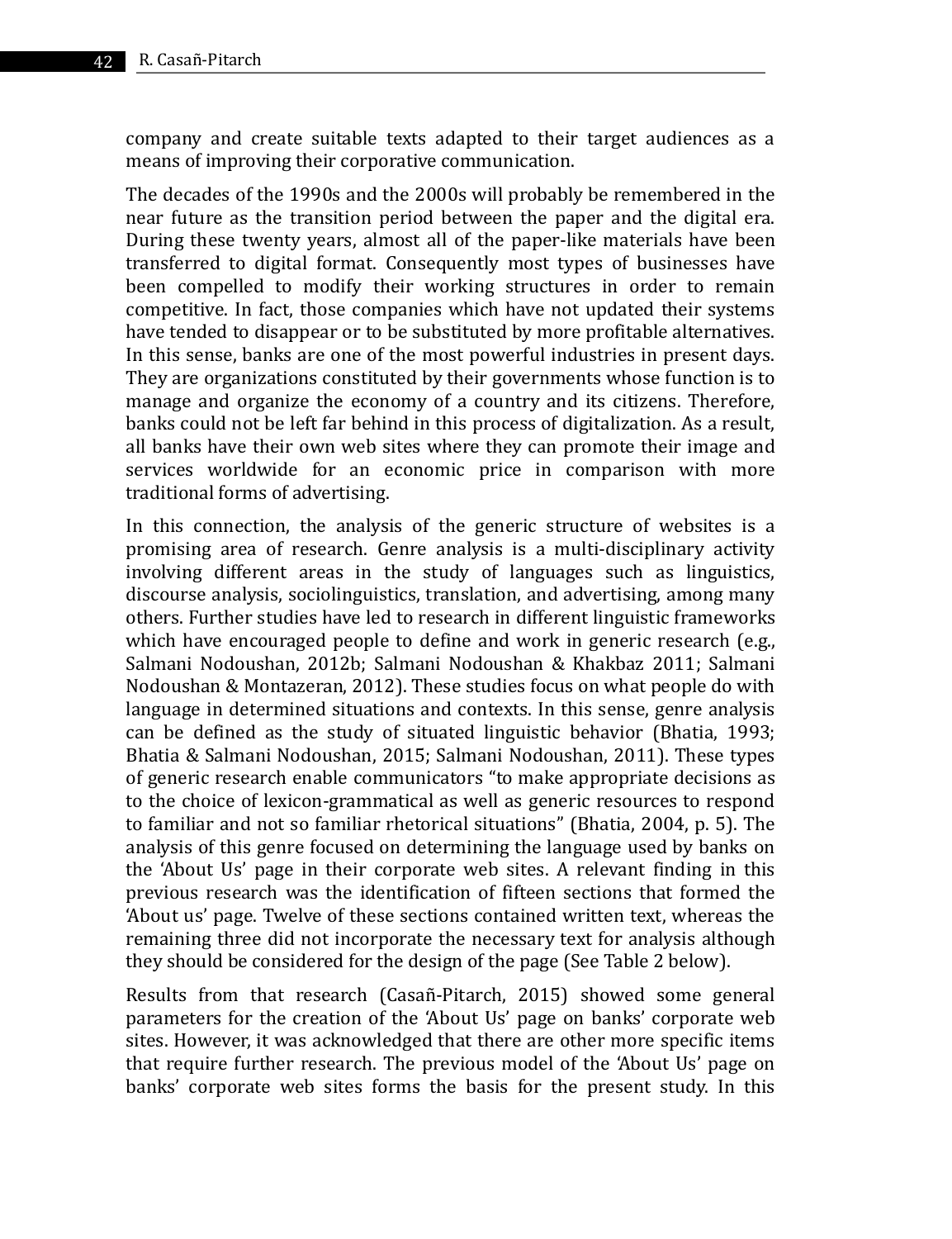connection, the present paper seeks to discuss the use of pronouns on the 'About Us' pages on banks' corporate web sites.

| becaused of ming and mount of bite in Dunny Corporate Webpuges |                              |                              |  |  |  |  |
|----------------------------------------------------------------|------------------------------|------------------------------|--|--|--|--|
| <b>Section with Text</b>                                       |                              | <b>Sections with no Text</b> |  |  |  |  |
| Presentation                                                   | Community Involvement        | Group Members                |  |  |  |  |
| History                                                        | Careers                      | Contact                      |  |  |  |  |
| Sponsorship                                                    | <b>Products and Services</b> | Locations                    |  |  |  |  |
| Awards                                                         | Suppliers                    |                              |  |  |  |  |
| Corporate Governance                                           | Security                     |                              |  |  |  |  |
| <b>Board of Directors</b>                                      | <b>News</b>                  |                              |  |  |  |  |

*Sections Forming the 'About Us' Site in Banks' Corporate Webpages*

## **3. Method**

Table 2

The development and study of genres contributes to the explanation of the functions of specific texts in particular target areas. This paper proposes a study on the use of pronouns on banks' corporate web sites. In this section, the steps followed to implement the current research are described in detail.

As it has been previously explained, the objective of this research is to explain which pronouns are the most frequent ones on 'About Us' pages on banks' corporate web sites and to discuss why these pronouns have been preferred to others. The fulfillment of the general objective of this research is based on the validity of the four hypotheses presented in the introduction section (above).

## **3.1. Corpus**

The number of banks that have been considered in this study is sixty-four (*N*=64). The choice of fifty banks was based on the study published by *The Banker* magazine (2010) which ranked the fifty top banks in the world. The other fourteen were selected among the most popular banks from the UK, the US and Spain because of their proximity and relevance to the current study, and their being highly relevant institutions. Furthermore, due to the extension of this field, this research has been framed within the introductory page 'About Us' on banks' web sites and its main sections.

## **3.2. Instruments**

This study has been based on the results from a previous study in which the 'About Us' pages on banks' corporate web sites were analyzed (Casañ-Pitarch, 2015). In that study a model of genre analysis was created and it was applied to the section 'About Us' on bank's corporate web sites. The final aim of that project was the application of the results obtained to a real case, in which the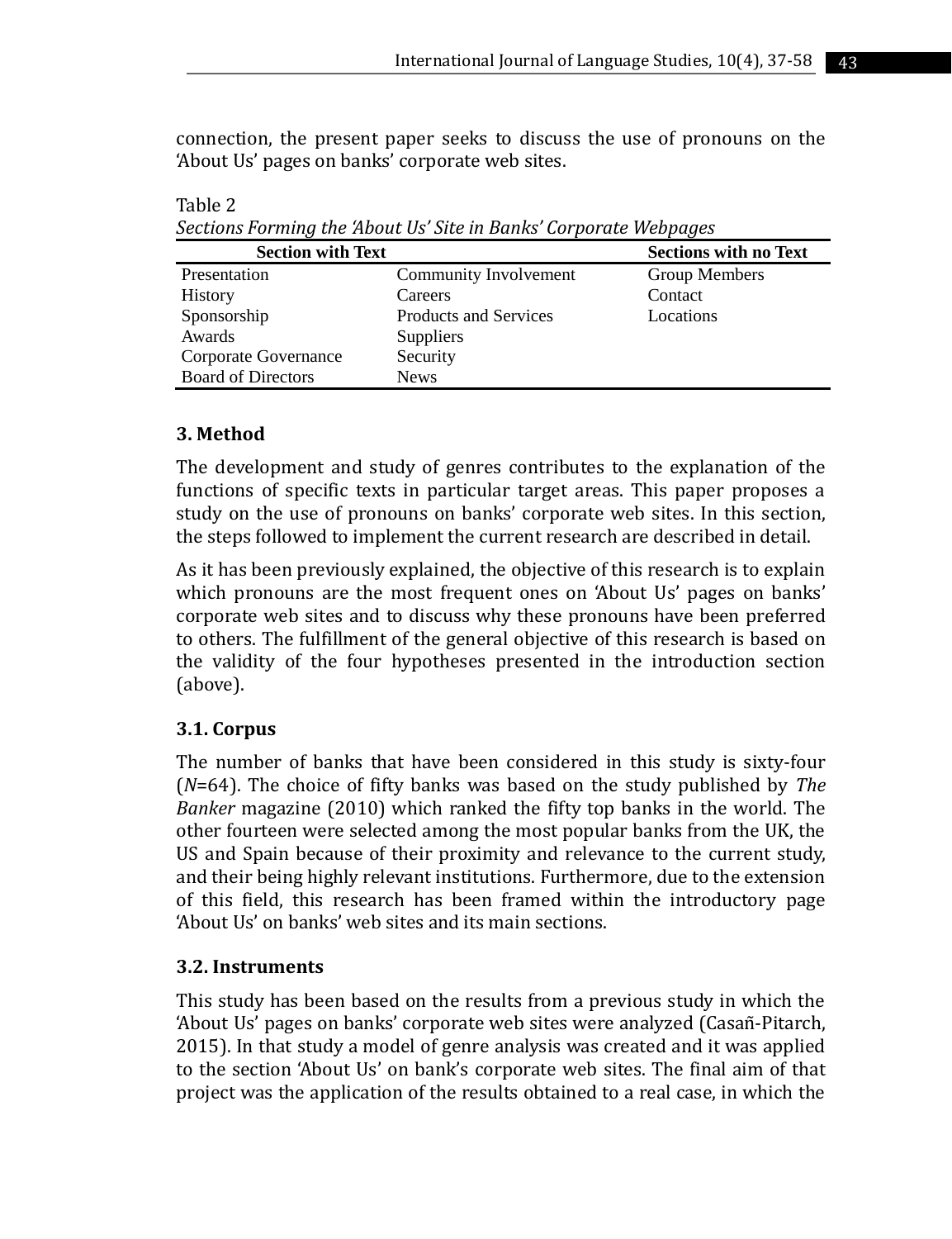webpage of a bank was created. Using the same corpus of webpages, an analysis on the type of pronouns has been carried out to explain the use of these in each section that shapes the 'About Us' page on banks' corporate web sites. In this connection, the frequencies of the pronouns were tallied through the software *AntConc* (Anthony, 2003). Among its main applications, this software can extract and quantify target words from a corpus of texts. In this sense, pronouns have been grouped into different categories: subject, object, and possessive reflexive, as well as possessive determiners. Then, they have been classified according to their person: first, second, or third person, singular or plural, and whether they are male, female or neutral pronouns.

It is necessary to consider that some pronouns have the same form as subject and object pronouns (e.g., you, it) or as object pronouns and possessive determiner (e.g., her). In this connection, it was necessary to distinguish each sample individually. In some cases, it was found that the third person singular pronouns were shown with the two genders: male and/or female, as in 'he and/or she', 'his and/or her', 'him and/or her'. These cases have been treated as one instead of two, since the authors' intention was to identify the third person singular cases, either male or female, without discriminating any gender.

## **3.3. Procedure**

This research was conducted in four stages. The first stage concerns the quantification of pronouns across the documents that form the selected corpus; results are introduced as both frequencies and percentages. These results reveal the value of pronouns within each section. The second stage consists in classifying them into categories according to their types: subject, object, possessive, reflexive, and possessive determiners. The third stage consists in determining the pronouns case/person, number and gender. At last, with the compilation of these results, a discussion on the main uses of pronouns within the different sections on 'About us' pages is carried out with the aim of validating the four hypotheses formed in this research.

### **4. Results and discussion**

Having considered relevant theories about the use of pronouns in English and the 'About Us' pages on banks' corporate web sites, the purpose of this paper is to analyze the use of pronouns in the different sections that form the 'About Us' pages on banks' corporate web sites. As it has been discussed, it is expected that the function, quantity, and type of pronouns vary depending on the different sections that have been studied. Results are introduced in the sequence that they appear in table 2.

First of all, it is necessary to consider the frequency of pronouns within the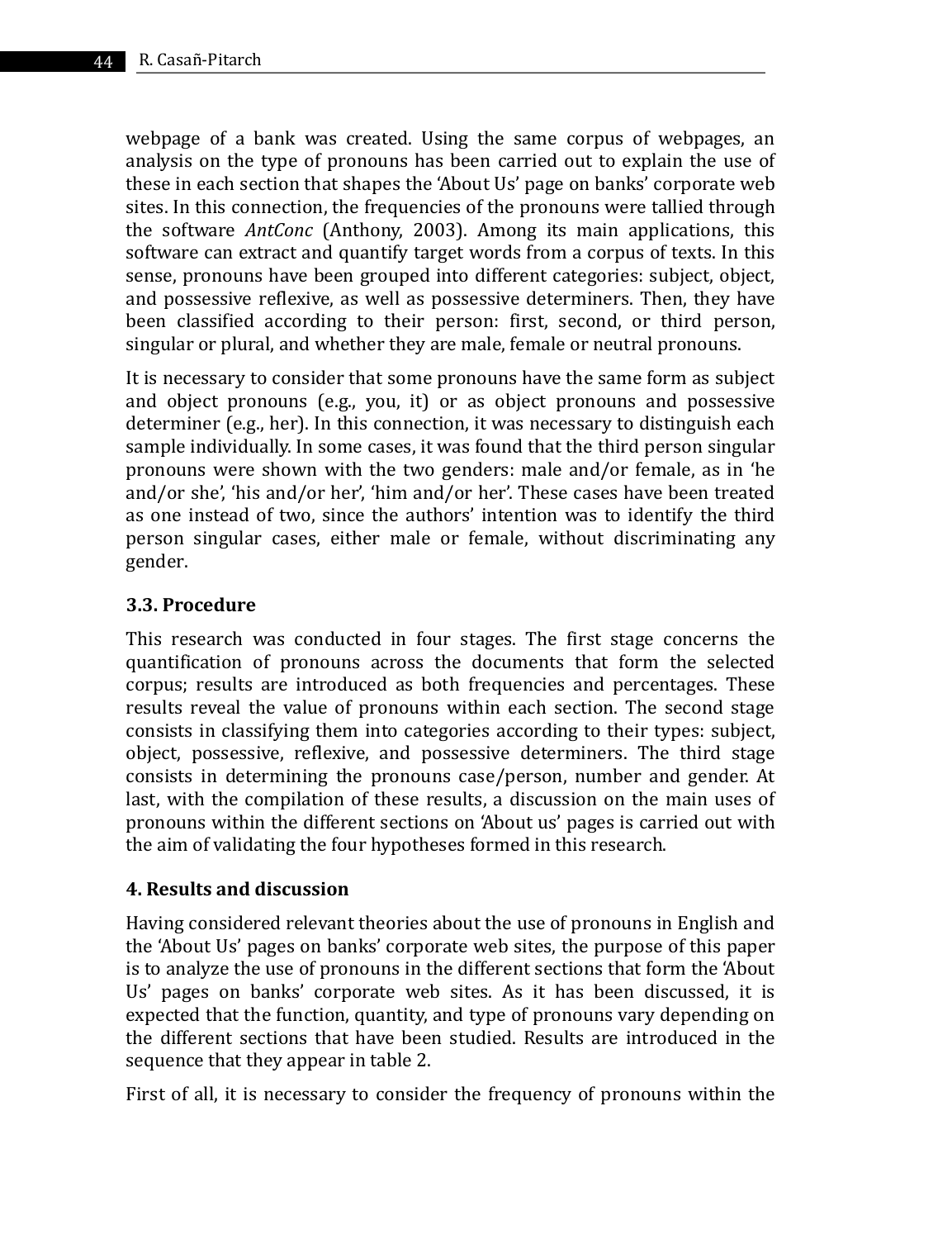corpus from a global perspective. As it can be observed in table 3, the frequency of pronouns can vary depending on the section analyzed from banks' corporate web sites. The average percentage of pronouns within the 'About Us' pages analyzed is 3.97%. The section with more pronouns is 'Careers' with a percentage of 8.05%, whereas the one with a lower percentage is the 'Board of Directors' with only 1.75%. The average percentage of pronouns in the corpus is lower than that of nouns (38.01%), resulting in a high level of formality and academic register (Heylighen & Dewaele, 1999). These results also confirm the first hypothesis: The percentage of pronouns should be low in comparison to nouns.

#### Table 3

| ັ<br>╯                       |          |         | ╯       |        |
|------------------------------|----------|---------|---------|--------|
| Section                      | Pronouns | Words   | % Pron. | %Nouns |
| Presentation                 | 617      | 19,935  | 3.10%   | 37.42% |
| History                      | 645      | 28.617  | 2.25%   | 38.78% |
| Sponsorship                  | 224      | 4,652   | 4.82%   | 37.30% |
| Awards                       | 179      | 10,257  | 1.75%   | 42.70% |
| Corporate Governance         | 2,145    | 83,392  | 2.57%   | 34.42% |
| <b>Board of Directors</b>    | 945      | 60,783  | 1.55%   | 47.82% |
| Community Involvement        | 1,099    | 21,340  | 5.15%   | 35.15% |
| Careers                      | 282      | 3,502   | 8.05%   | 31.71% |
| <b>Products and Services</b> | 304      | 14,007  | 2.17%   | 43.43% |
| Suppliers                    | 413      | 6.558   | 6.30%   | 37.18% |
| Security                     | 5,001    | 70,700  | 7.07%   | 31.49% |
| <b>News</b>                  | 934      | 32,443  | 2.88%   | 38.68% |
| <b>TOTAL</b>                 | 12,788   | 356.186 | 3.97%   | 38.01% |

### Table 4

| Types of Pronouns |
|-------------------|
|-------------------|

|                           | Subject | Object | Possessive  |          | Reflexive |
|---------------------------|---------|--------|-------------|----------|-----------|
| Section                   |         |        | Determiners | Pronouns |           |
| Presentation              | 35.66%  | 9.24%  | 54.46%      | $0.00\%$ | 0.65%     |
| History                   | 33.95%  | 5.58%  | 58.91%      | $0.00\%$ | 1.55%     |
| Sponsorship               | 43.30%  | 8.04%  | 48.66%      | $0.00\%$ | $0.00\%$  |
| Awards                    | 25.14%  | 8.38%  | 64.25%      | 0.56%    | 1.68%     |
| Corporate Governance      | 34.30%  | 6.55%  | 57.28%      | $0.00\%$ | 1.87%     |
| <b>Board of Directors</b> | 63.17%  | 1.69%  | 34.29%      | $0.00\%$ | 0.85%     |
| Community Involvement     | 35.49%  | 6.10%  | 57.87%      | $0.00\%$ | 0.55%     |
| Careers                   | 46.45%  | 13.12% | 39.72%      | $0.00\%$ | 0.71%     |
| Products and Services     | 36.30%  | 8.25%  | 55.45%      | $0.00\%$ | $0.00\%$  |
| Suppliers                 | 36.08%  | 9.69%  | 53.51%      | $0.00\%$ | 0.73%     |
| Security                  | 40.30%  | 19.21% | 39.49%      | 0.04%    | 0.96%     |
| <b>News</b>               | 40.04%  | 9.53%  | 49.79%      | $0.00\%$ | 0.64%     |
| Percentage                | 39.18%  | 8.78%  | 51.14%      | 0.05%    | 0.85%     |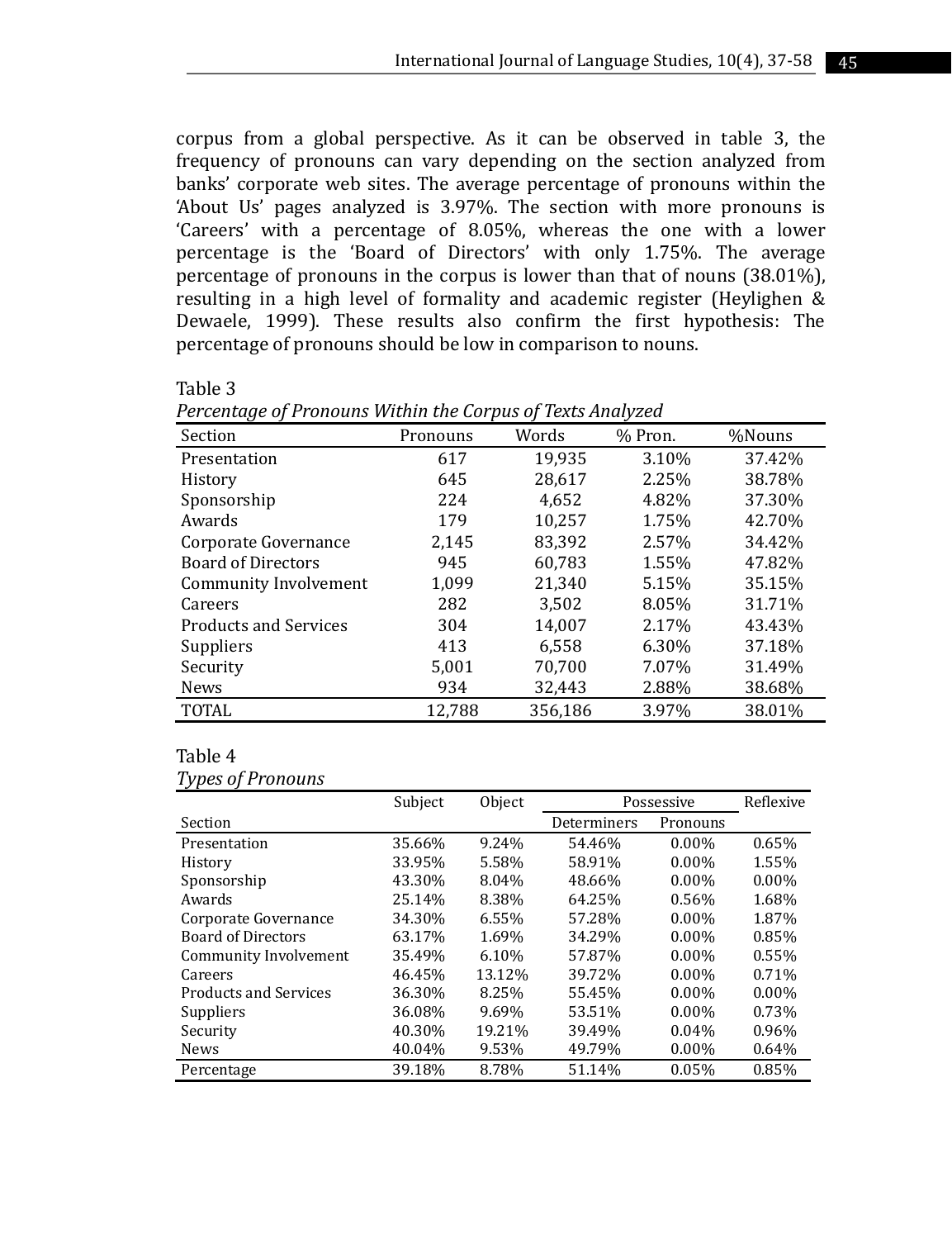The next part of the study consists in dividing the pronouns into categories as displayed in table 4. The results show that the most common pronouns can be either subject pronouns or possessive determiners depending on the category. The percentage of object pronouns is relatively low, except in the case of 'Security' (19.21%) and 'Careers' (13.12%) whereas reflexive and possessive pronouns are rare in general. These results suggest that the second hypothesis is valid: Subject pronouns and possessive determiners shall prevail over the rest, whereas the use of reflexive and possessive pronouns will be only testimonial.

Furthermore, the case/person for pronouns was also considered. Table 5 indicates that the use of pronouns may vary depending on the category. From a general perspective, it can be observed that the most common categories are the first person plural and third person singular pronouns. The third person plural pronoun is quite frequent in some sections such as 'News', 'Corporate Governance' and 'Awards', whereas the second person case is very usual in the 'security' and 'careers' sections. On the other hand, the case of first person singular pronoun is rare; the use of this pronoun has been only identified occasionally. These results confirm the validity of hypotheses 3 and 4 in which it was suggested that the types of pronouns may vary according to the nature and purpose of the text. In this sense, the most common pronouns should be the first person plural and the neutral third person singular cases. Due to the differences among sections, as it can be observed in table 5, it is necessary to present the results of each section individually in order to understand the functions of pronouns within the different sections that form the 'About Us' pages on banks' corporate web sites.

| anie |  |
|------|--|
|------|--|

| Section                      | 1st S.   | 1st P. | $2ndS$ . | 3 <sup>rd</sup> S. | $3rd$ P. |
|------------------------------|----------|--------|----------|--------------------|----------|
| Presentation                 | $0.00\%$ | 56.08% | $6.00\%$ | 28.36%             | 9.56%    |
| History                      | 0.16%    | 30.70% | 1.09%    | 59.38%             | 8.68%    |
| Sponsorship                  | $0.00\%$ | 65.63% | 16.07%   | 11.61%             | 6.70%    |
| Awards                       | 0.56%    | 24.02% | 4.47%    | 50.84%             | 20.11%   |
| Corporate Governance         | 0.89%    | 36.86% | 0.69%    | 42.52%             | 19.05%   |
| <b>Board of Directors</b>    | $0.00\%$ | 1.48%  | $0.11\%$ | 93.86%             | 4.55%    |
| Community Involvement        | $0.00\%$ | 73.43% | 1.46%    | 10.74%             | 14.38%   |
| Careers                      | $0.00\%$ | 47.52% | 37.59%   | 9.93%              | 4.96%    |
| <b>Products and Services</b> | $0.00\%$ | 31.68% | 15.84%   | 41.25%             | 11.22%   |
| Suppliers                    | $0.00\%$ | 65.13% | 19.37%   | 8.23%              | 7.26%    |
| Security                     | 0.56%    | 32.17% | 52.38%   | 8.73%              | 6.16%    |
| <b>News</b>                  | 3.00%    | 29.55% | 6.53%    | 36.40%             | 24.52%   |
| Percentage                   | 0.43%    | 41.19% | 13.47%   | 33.49%             | 11.43%   |

*Pronoun Cases*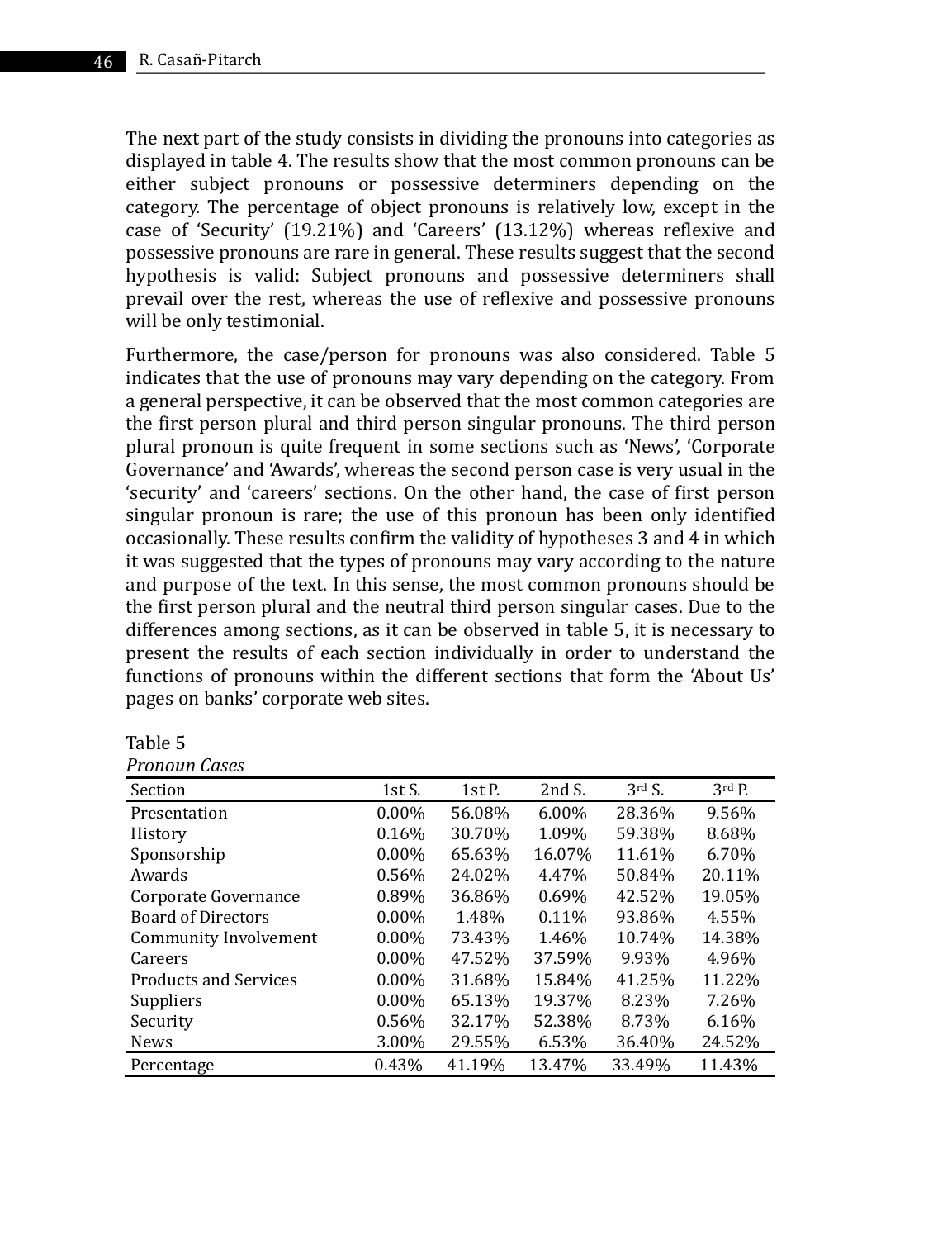The first section in the list is the 'Presentation'. The corpus for this section is formed by 19,935 words; 617 of these words are pronouns. In this case, the use of pronouns is only 3.10%, a percentage that can be considered low in comparison with other sections within this genre. The main categories are possessive determiners (54.46%), subject pronouns (35.56%), and object pronouns (9.24%). The most common pronouns used within this section are the possessive determiner 'our' (190) and 'its' (106), first person plural and third person singular respectively. These data suggest that the frequency of nouns is considerably high (7,448 nouns: 37.42%) and the fact that they are accompanied by possessive determiners gives a sense of possession and certain formal personalization. On the other hand, it is also remarkable to note the use of the subject pronouns 'we' (131) and 'it' (64). The rest of the cases do not represent a high frequency within the text except the case of 'us' (25) and 'them' (21) regarding object pronouns. These results suggest that the 'Presentation' section is introduced from a first person plural perspective, giving a sense of corporate unity and team work (Fortanet-Gomez, 2009), and it suggests that the company's responsibility is shared among all the members of the company (i.e., managers and employees) (Beard, 2000). It seems that this view is associated with the idea of company as a 'big family'. The idea of family could be related to proximity, personalized service, and community contribution. Furthermore, the representation of the company with the employees makes the audience feel solidarity with it (Pennycook, 1994). Complementary to these results, it seems that the use of the third person singular neutral form might promote a sense of objectivity and formality towards the readers (Pennycook, 1994).

The second section refers to 'History', which included 28,617 words, and 645 of these were pronouns (2.25%). In this case, possessive determiner and subject pronouns represent 58.91% and 33.95% of the samples analyzed respectively. Object pronouns represent 5.58% of these. The most frequent possessive determiners were 'its' (237) and 'our' (97), whereas 'their' appeared only 38 times. Concerning subject pronouns, it is remarkable to note the use of the neutral 'it' (107) and 'we' (87), whereas 'they' was only found in 15 occasions. It is also noticeable to observe the presence of 'it' (18) and 'us' (14) as the most common object pronouns and the use of the reflexive pronoun 'itself' (10). These results suggest the high level of third person singular neutral forms is associated with the need to establish objectivity when introducing their 'history'. In fact, when past events are described, it is necessary to look reliable and trustworthy. This is gained with the depersonalization of facts, with the inclusion of third person singular neutral forms (Pennycook, 1994). Additionally, a relatively high frequency of first person plural form was also observed; this suggests that companies would claim for the authority of those events told in their historical description from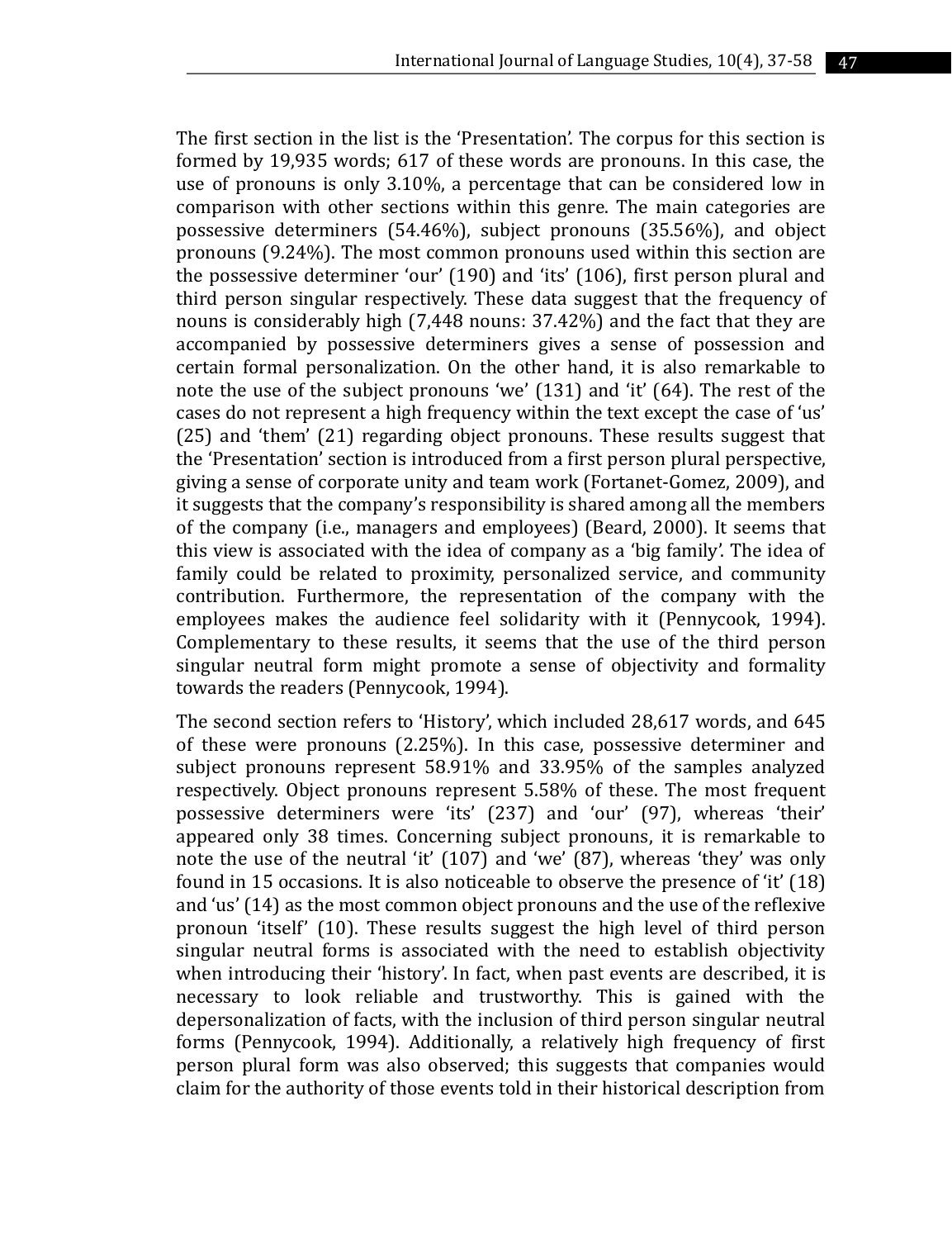a plural perspective. This view involves the participation of all present and past managers and employees, giving a sense of solidarity and proximity with the audience as it happened in the 'Presentation' section.

The next item on the list referred to 'Sponsorship', which included 224 pronouns within 4,652 words (4.82%). In this case, subject pronouns (43.30%) and possessive determiners (48.66%) had a similar value. In contrast to the two previous sections analyzed, the first person plural case is the most common pronoun for both subject pronouns (72) and possessive determiners (65). There are some samples of the second person and the third person singular neutral case, but their use seems to be only occasional based on the results obtained. Regarding the use of object pronouns, they represent 8.04% of the cases, and the most common one is 'us' (observed 10 times). The predominance of first person plural form suggests that companies intend to show their solidarity with society since 'sponsoring' is a way of supporting and giving funds to social causes. This is again a form of solidity and union within the company and with their audience as explained by Fortanet-Gomez (2009) and Beard (2000). Additionally, Results also show the inclusion of second person pronoun forms. This is a sign of directness (Williamson, 2006) and mutual recognition between the participants, who are called to participate (Mackiewicz & Riley, 2002). This suggests that companies are willing to invite the audience to participate in their sponsoring programs; and consequently this can be understood by the audience as a sign of proximity, openness, and goodwill.

With reference to the section 'Awards', there is a clear predominance of possessive determiners within the 179 cases analyzed. The number of words analyzed in this category was 10,257 and pronouns represented 1.72% of these; this percentage can be considered the second lowest category within the sections that form the 'About Us' pages on banks' corporate web sites. The use of possessive determiners (64.25%) prevails over subject pronouns (25.14%). The most common possessive determiners include third person singular neutral case (59), and there are also some cases of the first person plural 'our' (23) and third person plural 'their' (23). Concerning subject pronouns, there are some cases of third person plural 'they' (18) and first person plural 'we' (17). The predominance of possessive determiners signifies the idea of property (Quirk et al., 2008). Surprisingly, in most cases, this possession is impersonal rather than personal as it might be thought of. This suggests that these pronouns are used to describe the features of the awards received. Somehow the properties described in the list of awards received are attributes impersonal to the company, and it seems that companies use this strategy to eulogize themselves in an indirect way.

Next on the list, the 'Corporate Governance' section is much longer than the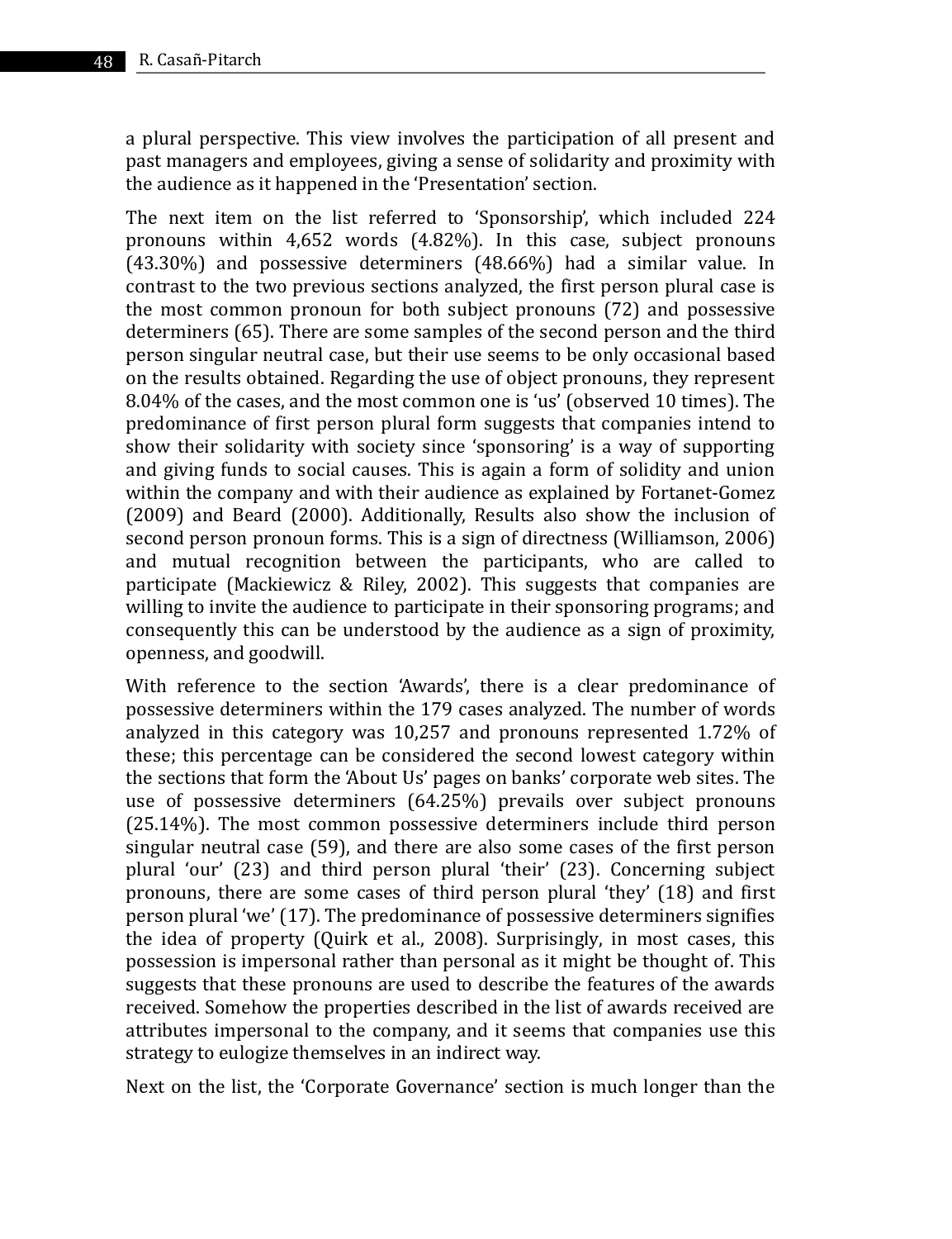rest: 83,392 words which contained 2,145 pronouns. However, the percentage of pronouns in the corpus is still low (2.57%). It is necessary to explain that 94 cases of the third person singular form combined the two genders ('he or she', 'his or her', 'him or her'). These 94 cases have been divided into two classes, considering that they concern one singular unidentified person, being 47 instead of 94. In this section, there is a clear superiority in the frequency of possessive determiners (57.28%) in contrast with subject pronouns (34.30%) or other categories. Concerning possessive determiners, the most common cases are first person plural (431) and third person singular neutral (394). Third person plural cases appeared 205 times, and it has been found that the frequency of pronouns referring to third person singular cases is quite high (125). In reference to subject pronouns, there is a clear predominance of the first person plural case (278) and the third person singular neutral case (223), whereas the third person plural case (120) and the third person singular case (58) have also been found. As it can be observed, these results are similar to the ones reported for the 'History' section. In this case 'Corporate Governance' describes the company, and as Pennycook (1994) suggested, the depersonalization of facts with the third person singular neutral form establishes objectivity and credibility in the eyes of the audience. Furthermore, the use of third person singular neutral forms suggests that the company is introduced as a thing (as logically it is), despite the fact that the inclusion of first person plural forms gives a sense of personification and unity to the company.

The next section is 'Board of Directors' and the corpus is formed by 60,783 words, 945 of these are pronouns, and they represent 1.55% of the words analyzed. This percentage is the lowest within all the categories that form the 'About Us' pages on banks' corporate web sites. This section introduces people; therefore the main pronouns include subject pronouns (63.17%) rather than possessive determiners (34.29%). The presence of other types of pronouns is completely ad hoc. According to the results obtained, 586 pronouns are third person singular: 467 are male, 83 female, and 36 neutral. Similarly, the main case among possessive determiners is third person singular (288): 134 male, 33 female, 121 neutral. As it can be observed, the use of the third person singular is essential in this section since it describes people. The low percentage of pronouns shows that companies prefer the use of proper names instead of pronouns, as it is suggested by Quirk et al. (2008). In addition, these results also show that the number of men in executive positions outnumbers their female counterparts, this being a clear example of social inequality in the 21st century.

The section 'Community Involvement' is composed of 21,340 words, 1,099 of these are pronouns and this represents 5.15% of the words analyzed. Results show that the percentages for possessive determiners and subject pronouns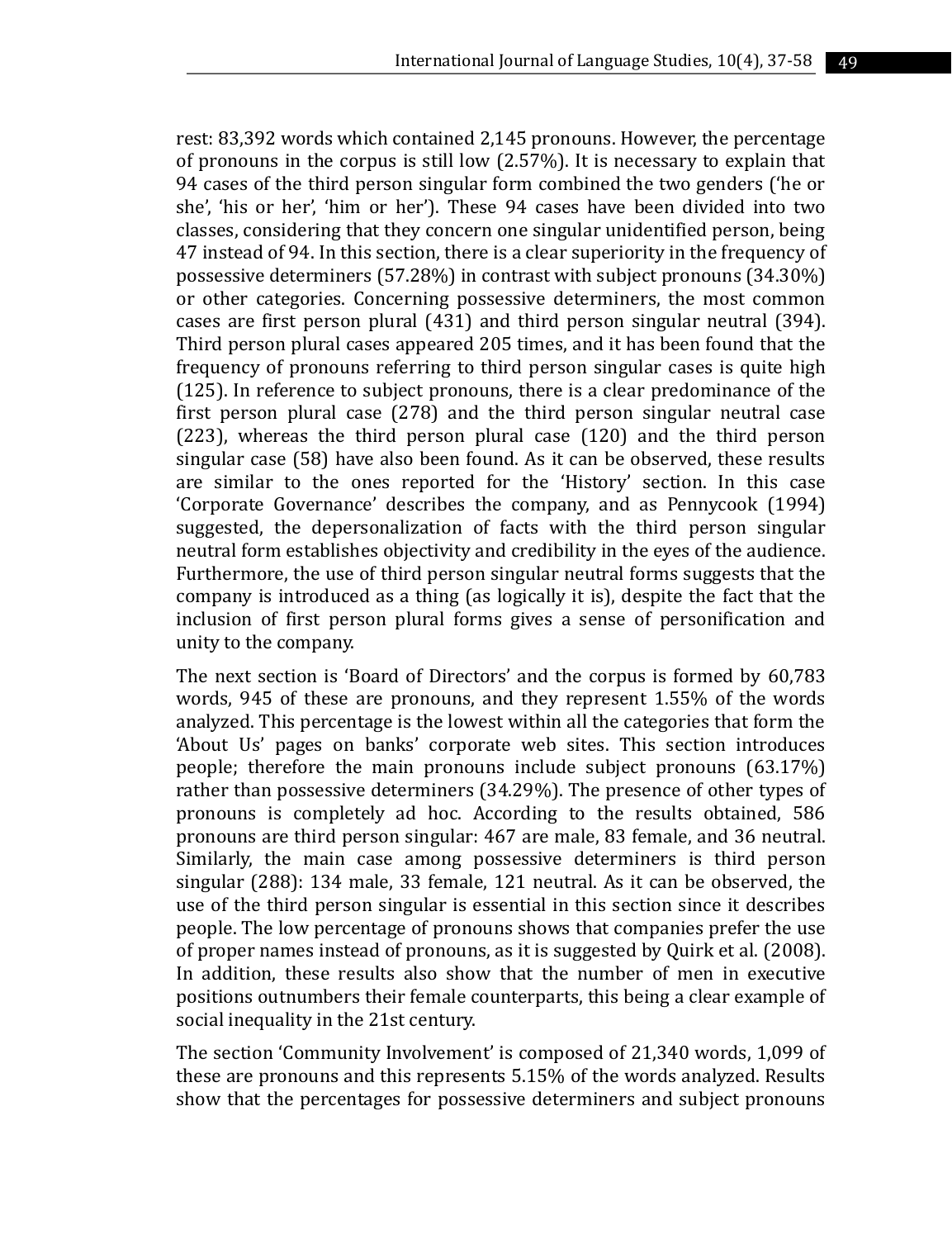are 57.87% and 35.49% respectively. Most of these cases are first person plural: 'we' (304) and 'our' (469). It may also be noted that there is a certain degree of third person possessive determiners, both singular and plural: 'its' (62) and 'their' (97). Results in this section are similar to the 'Presentation' section. The broad use of first person plural pronouns shows corporate unity as it is stated in Fortanet-Gomez (2009). However, in this case it is noticeable that the level of inclusion is wider, going from the company to the society as an act of support and giving. It seems again that one of the purposes of the banking companies is to show an image of goodness and solidarity with the society. This added value may attract new customers who think that they can help others by hiring certain bank services.

The next section on 'About us' pages is 'Careers' and there is a considerable high percentage of pronouns (8.05%). The corpus for this section is formed by 3,502 words, and 282 of these are pronouns. In this section subject pronouns are the most frequent (46.45%), followed by possessive determiners (39.72), and on a minor scale, there is a certain high degree of object pronouns (13.12%). Regarding subject pronouns, results show that 'we' (64), 'you' (50), and it (14) are the most popular within the texts analyzed. In reference to possessive determiners, this corpus included the forms 'our' (55), 'your' (36), and 'its' (12) as the most frequent. It seems that the purpose of this section is to encourage people to send their resumes, and then recruit the best professionals. The way to convince professionals is with a persuasive language which involves direct interaction between the speaker and the receiver or an invocation of the second. Thus, as explained by Mackiewicz and Riley (2002), the use of second person pronouns is a strategy to fulfill such a purpose.

Regarding 'Products and Services', the corpus was formed by 14,007 words that included 304 pronouns. This represents 2.17% of the words. Results show that the main types of pronouns that can be found are possessive determiners (55.45). The other popular categories are subject pronouns (36.30%) and object pronouns (8.25%). In reference to possessive determiners, the most common pronouns are 'its' (77), 'our' (39), 'their' (30), and 'your' (22). Similarly, the most frequent subject pronouns are 'we' (46), 'they' (43), and 'you' (16). Within object pronouns, there are 11 cases of the first person plural 'us' and 10 cases of the second person singular 'you'. This section focuses on the promotion of the company by showing the actions performed for the welfare of the community. There is a combination of third person singular neutral, first person plural, and second person. The depersonalization of pronouns gives a sense of neutrality and objectivity (Fortanet-Gomez, 2009). However, the real aim of this section is to establish an interaction with the customers ('we' vs. 'you'). In this case, companies identify themselves as the ones that offer a range of products, and address the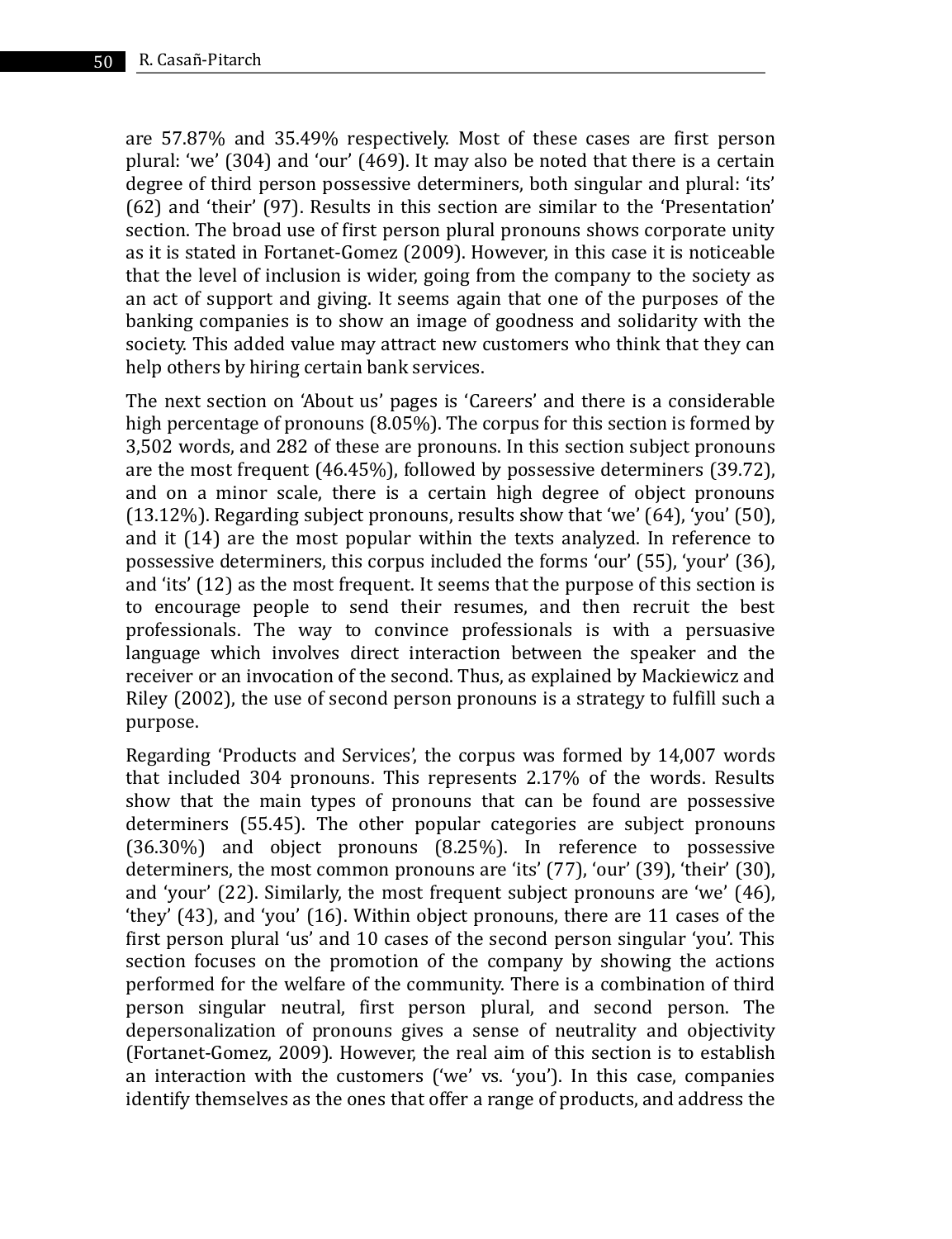audience using 'you' or 'your'. This language suggests persuasion and certain power of conviction.

Next, the corpus afforded data pertaining to the section 'Suppliers'. The corpus included 6,558 words; 413 of these are possessive determiners and they represent 6.30% of the words analyzed. The percentage of possessive determiners was 53.51%, the most common ones within this section, followed by subject pronouns (36.08%) and object pronouns (9.69%). Among the possessive determiners, the most common ones are the first person plural 'our' (145), the second person possessive 'your' (46); less common types are the neutral third person singular 'its' (16) and the third person plural 'their' (14). Concerning subject pronouns, the most usual case is the first person plural 'we' (103), the second person case 'you' (25), the neutral third person singular 'it' (12), and the third person plural form 'their' (9). In reference to the object pronouns, the most relevant type is the first person plural 'us' (19), and there are also some cases of 'you' (9), 'they' (7) and 'it' (5). These results suggest that the purpose of this section for banks is to take advantage of the good reputation of their collaborators for the banks' own benefit. Banks must clearly describe the requirement to become a supplier, as well as the advantages in an attempt to catch the best providers for the market, guaranteeing that they can offer the best products. In this case, there is an interaction between 'we' (the company) and 'you' (the supplier), which justifies the higher levels of these two forms. In this sense, banks establish a barrier to dichotomize between what belongs to them and what belongs to their suppliers (Mackiewicz & Riley, 2002).

Concerning 'Security', the corpus included 70,700 words, 5,001 of these are pronouns and they represent 7.07% of the words analyzed. As it can be observed, this section tends to be quite extensive and for that reason there are several samples of pronouns. Above all, the most frequent cases are first person plural and second person pronouns. The presence of subject pronouns (40.30%), and of possessive determiners (39.94%), is quite balanced. Besides, object pronouns are quite representative within this category (19.21%). Regarding the types of possessive determiners found in this section, 1,171 of these were the second person case 'your' and 530 the first person plural form 'our'. It is also quite common to find some cases of the neutral third person singular form (122) and third person plural (107). In reference to subject pronouns, it is found that there are 943 cases of the second person singular case and 783 cases of the first person plural; there are some cases of the neutral third person singular form (147) and third person plural (119). Results also show that there is a high frequency of object pronouns. The second person form 'you' appears 465 times, whereas the first person plural form 'us' has a frequency of 285. Other usual possessive determiners within this category are 'it' (124) and 'them' (75), both as object pronouns. This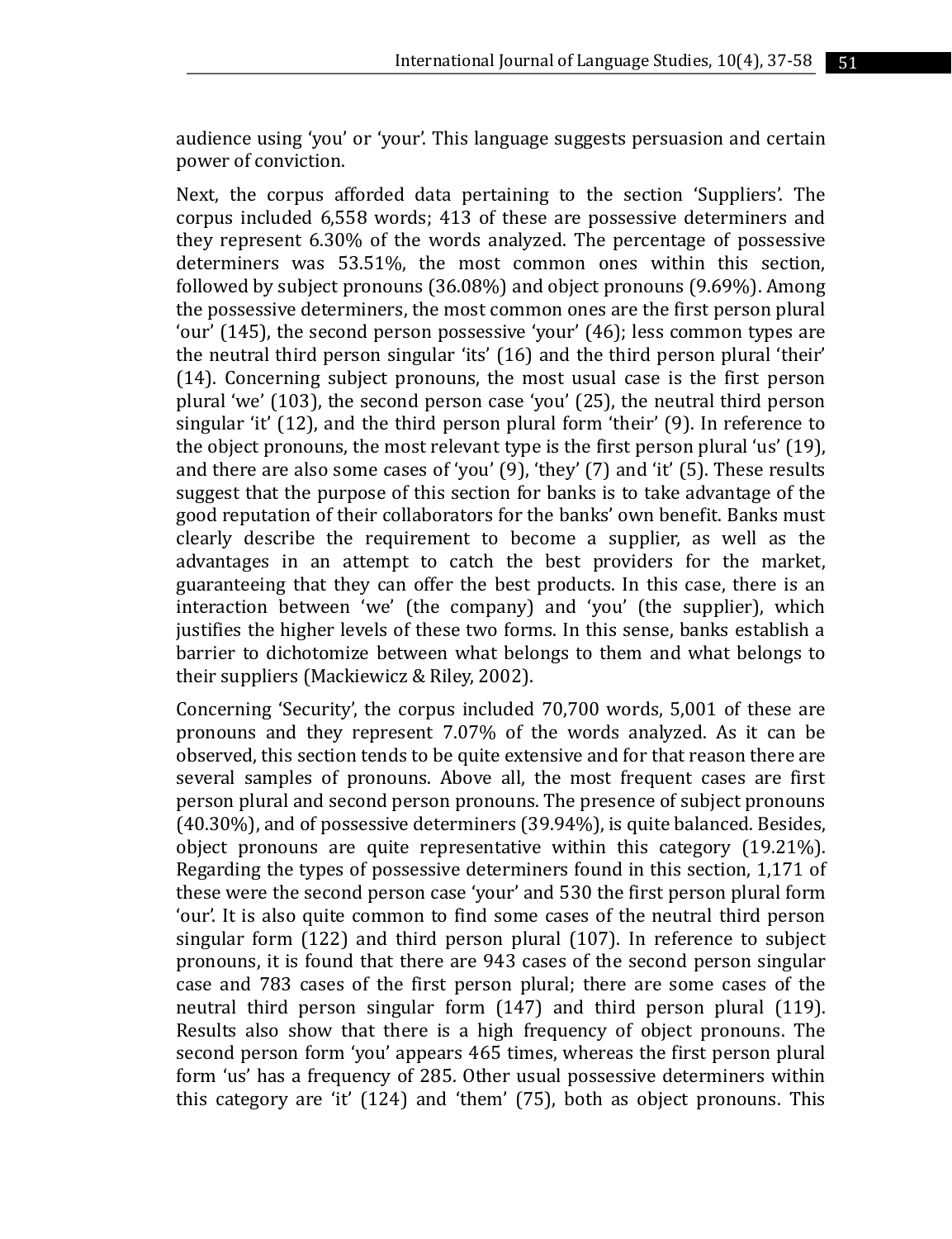section is characterized by its directness. It can be observed that there is a high frequency of second person pronouns and the number of object pronouns is especially relevant. This section has also a very high frequency of verbs and many of them are imperatives. Thus, this section is aimed at giving orders, which require the presence of objects. In this case, objects can be represented by pronouns or nouns (Quirk et al. (2008).

At last, the section 'News' is formed by 32,443 words which includes 934 pronouns. These pronouns represent 2.88% of the words analyzed. In this case, possessive determiners represent 49.79% of all the determiners found in the corpus, whereas subject pronouns account for 40.04% and object pronouns for 9.53% of observed cases. In this case, possessive determiners are the most frequent forms and some examples of these are the neutral third person singular 'its' (138), the third person plural 'their' (127) and the first person plural 'our' (127). There are some cases of 'your' (34), 'his' (24), 'her' (8) and 'my' (7). Concerning subject pronouns, results show that the most common ones are 'we' (120), 'it' (97), and 'they' (75). It is also remarkable to note the use of 'he' (34), 'she' (6), 'you' (22), and 'I' (20). In reference to object pronouns, the ones that appear more frequently are 'us' (27), 'it' (26), and 'they' (26). 'News' is a section of which the aim is to inform objectively in the media. Therefore, the language must be informative and must avoid any attempt at promoting and persuasion. As a result, there is a need to look objective, and this means avoiding personal pronouns that involve the participation of the speaker (the company). As Pennycook (1994) suggested, depersonalization establishes objectivity and credibility. It should be noticed that the presence of the pronoun 'I', suggests that the opinion of the writer is given (Abbasian & Tahririan, 2008).

#### Table 6

| Section                      | Presence | Obligatory<br>20% | Recommended<br>20%-10%     | Occasional<br>10%-5% | Accuracy |
|------------------------------|----------|-------------------|----------------------------|----------------------|----------|
| Presentation                 | Average  | our, we           | its, $it(s)$               | ۰                    | 79.58%   |
| History                      | Low      | its,              | $it(s)$ , our, we          | ۰.                   | 81.86%   |
| Sponsorship                  | Average  | we, our           | ۰.                         | ۰.                   | 61.16%   |
| Awards                       | V. Low   | its               | our, their, they           | we                   | 78.21%   |
| Corporate Governance         | Low      | our               | we, its, $it(s)$           | their, his+her, they | 82.80%   |
| <b>Board of Directors</b>    | V. Low   | s/he, his+her     | ۰                          | ۰                    | 92.49%   |
| Community Involvement        | High     | our, we           | ۰                          | their its            | 84.80%   |
| Careers                      | V. High  | we                | our, you(s), your          |                      | 72.70%   |
| <b>Products and Services</b> | Low      | its               | we, they, our              | their, your, you(s)  | 89.80%   |
| Suppliers                    | V. High  | our, we           | your                       | you(0)               | 77.24%   |
| Security                     | V. High  | your              | you(s), we, our            | you(0), it(s), us(0) | 83.52%   |
| News                         | Low      | ۰                 | its, their, our, we, it(s) | they                 | 73.23%   |

*Summary of Most Relevant Pronouns in the 'About Us' Pages on Banks Sites*

As a means to summarize the information obtained in this experiment, table 6 shows a classification of the most relevant pronouns in each section of the 'About us' pages on banks' corporate web sites. Firstly, this table shows if the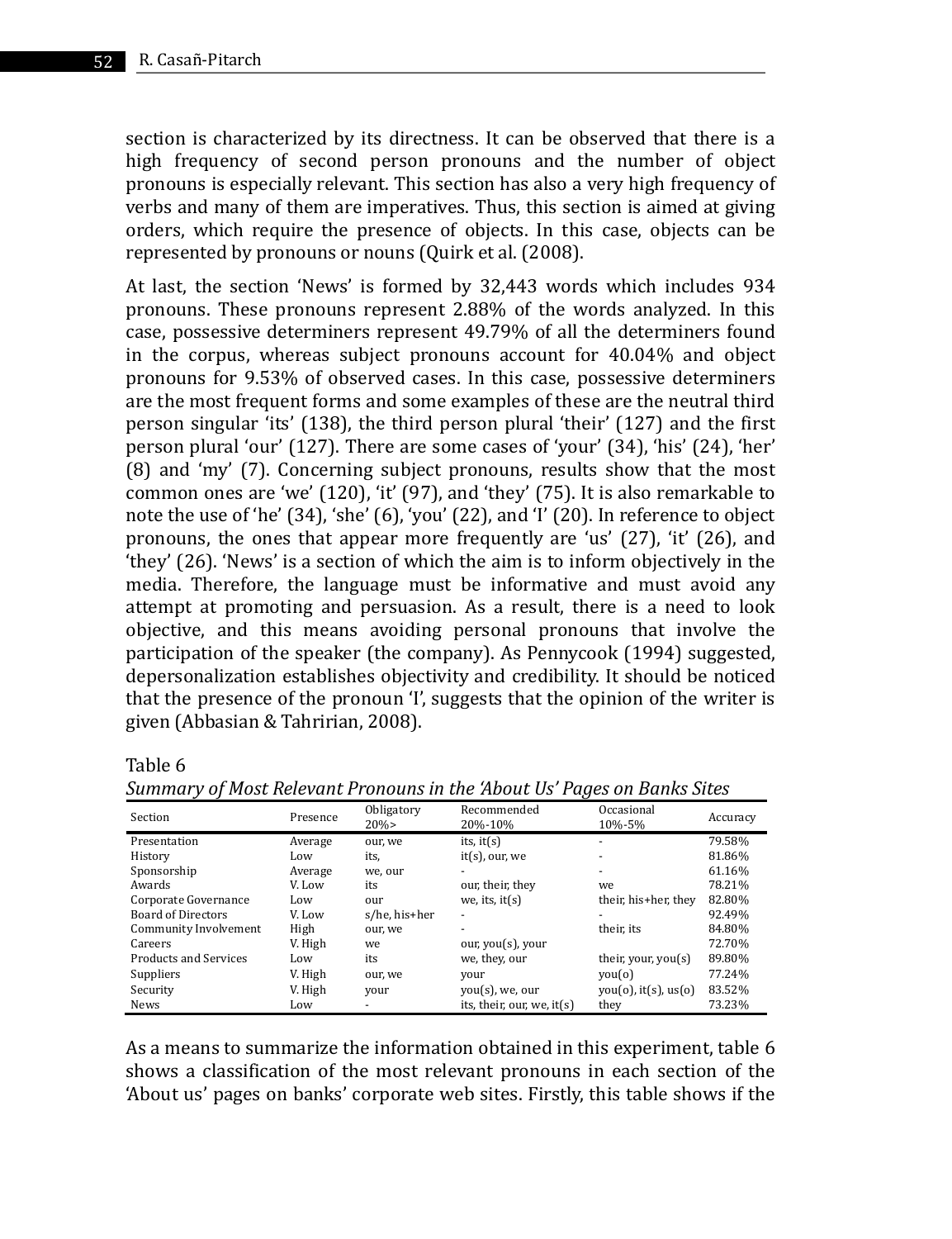presence of personal pronouns in each section is (highly) frequent or not frequent—in comparison with the overall average (3.97%) for pronoun use. Secondly, this table also identifies the most relevant pronouns according to their presence within each section, classifying them into three groups: those whose presence should be obligatory (above 20%), those recommended (10- 20%), and those occasional (5-10%). Finally, the pronouns represented in table 6 have been evaluated considering their presence within their respective sections. In this sense, their totality shows a relatively high accuracy, suggesting that these pronouns clearly represent and inform their respective sections.

### **5. Conclusion**

English for Banking Purposes (EBP) is a variety of business English that needs to be studied in detail, as any other form of ESP. This paper focuses on discussing the uses of personal pronouns in the 'About Us' pages on banks' corporate web sites. Identifying the function of pronouns may help to see how audiences are conceptualized. This study has attempted to further the author's previous research in this field which suggested a default structure for the 'About Us' pages on banks' corporate web sites.

With the results obtained in this analysis, some basic notions on the use of pronouns on banks' webpages have been suggested. The suggested rules are based on the four hypotheses previously established in this project. Firstly, this research suggests that the types of pronouns vary according to the nature and purpose of the target text in which they are used. As it has been observed, each section uses different pronouns. Secondly, and due to the fact that this type of language is expected to be formal, the frequencies of pronouns within the texts have been low in comparison to nouns. Thirdly, most pronouns found within this corpus were subject pronouns and possessive determiners, and other forms were less frequent in most sections. The last hypothesis, which was supported, claimed that the most frequent pronouns were first person plural and the neutral form of third person singular cases.

It is also necessary to acknowledge the fact that some pronouns had the same form in their different uses and this made it necessary that these cases be studied and analyzed individually. At the same time, it is necessary to point out that further research in this field can be based on the current study and can lead to the combination, comparison and contrast of other linguistic items in a similar study (e.g., nouns, verbs, or adjectives among others). This paper suggests that there is a need to focus on the use of pronouns when designing banks' web sites. As explained earlier, banks are a form of business whose main purpose is to obtain benefits. Therefore, banks need to employ a language that sounds real, confident, and attractive.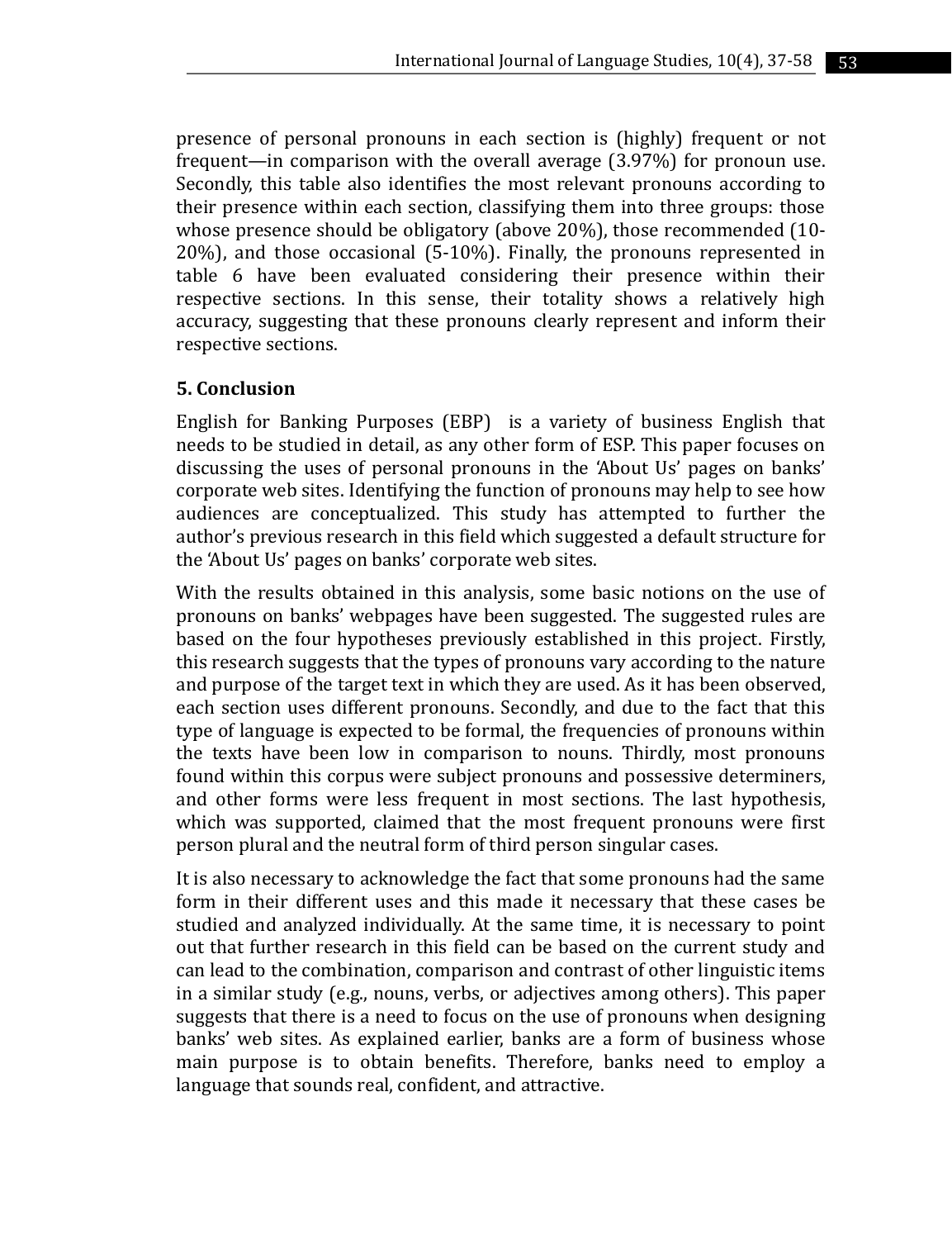### *The Author*

Ricardo Casañ-Pitarch, PhD, (Email: ricardo.casan@hotmail.com) is professor at the department of Modern Languages at Universidad Católica San Antonio de Murcia (UCAM). He is a doctor in applied linguistics with specialization in Genre Analysis and Business English. He also holds a BA in English Philology and an MA in English Language for International trade. He completed his studies at Universitat Jaume I (Castellón). His main areas of interest are FLT, ESP, Genre Analysis, and CLIL.

#### **References**

- Abbasian, F., & Tahririan, M. H. (2008). The discoursal and formal analysis of e-mails: A cross disciplinary genre analysis. *Iranian Journal of Applied Linguistics* 11(2), 1-22.
- Ajayi, T. M. & Balogun, K. U. (2015). Politeness in the Yoruba and French languages. *International Journal of Language Studies, 8*(4), 77-94.
- Anthony, L. (2003). *AntConc*. Available online—Google Search.
- Arnaudet, M. & Barrett, M. (1984). *Approaches to academic reading and writing*. Englewood Cliffs, NJ: Prentice Hall.
- Bhatia, V. K. (1993). *Analysing genre*. Harlow: Longman.
- Bhatia, V. K. (2004). *Worlds of written discourse: a genre-based view*. London: Continuum International.
- Bhatia, V. K. & Salmani Nodoushan, M. A. (2015). Genre analysis: The state of the art. *International Journal of Language Studies, 9*(2), 121-130.
- Beard, A. (2000). *The language of politics*. London: Routledge.
- Bennett, K. (2009). English academic style manuals: a survey. *Journal of English for academic purposes, 8*(1), 43-54.
- Birjandi, P., Alavi, S. M., & Salmani Nodoushan, M. A. (2004). *Advanced writing*. Tehran: Zabankadeh publications.
- Brown, R., & Gilman, A. (1960). The pronouns of power and solidarity. In T. A. Sebeok (ed.), *Style in Language*, (pp. 253–276). Cambridge, MA: MIT Press.
- Capone, A., & Salmani Nodoushan, M. A. (2014). On indirect reports and language games: Evidence from Persian. *Rivista Italiana di Filosofia del Linguaggio, 8*(2), 26-42.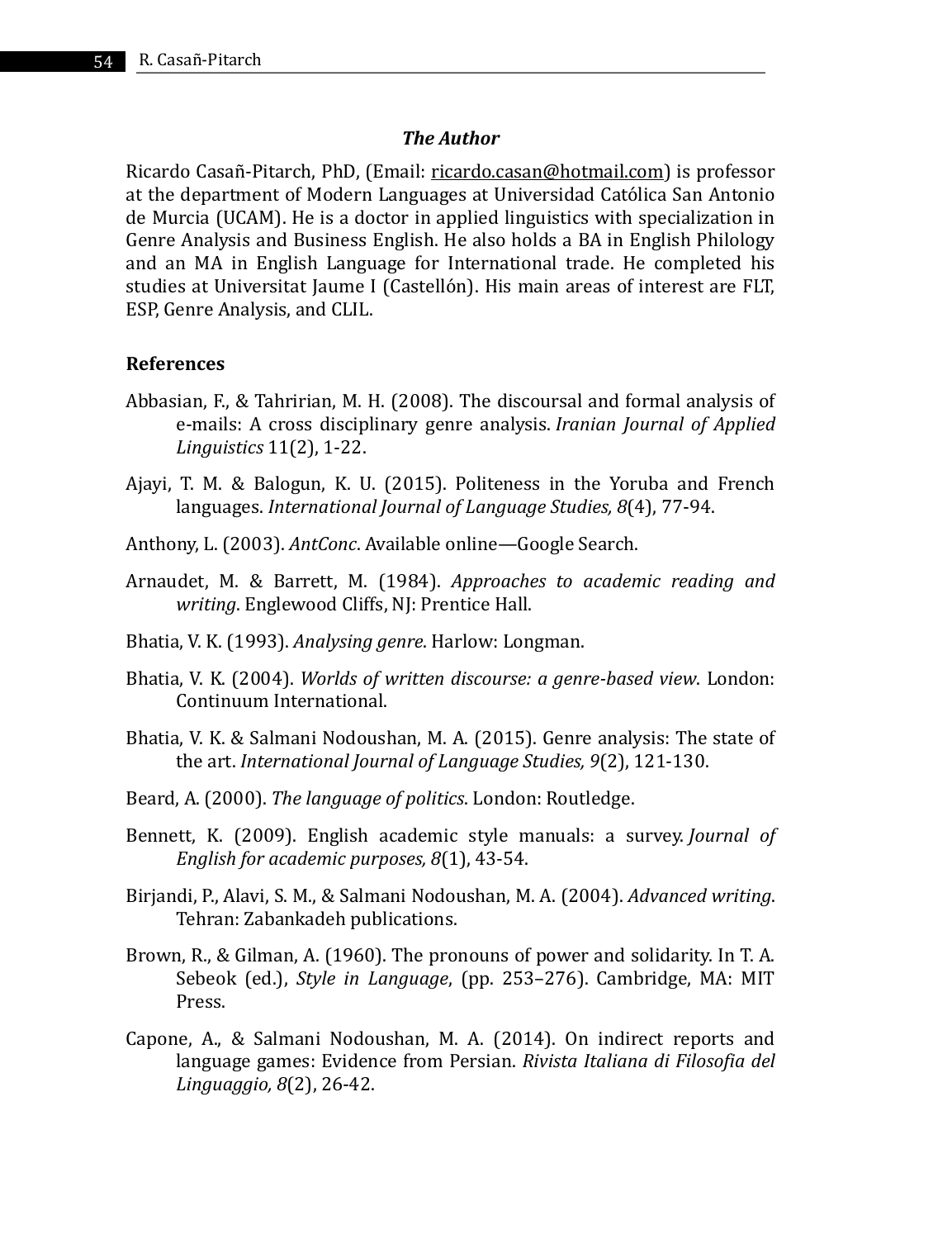- Carreon, M. C. (2006). Unguarded patterns of thinking: physical and topical structure analysis of students journals. *The Asia Pacific Education Research, 15*(1), 155-182.
- Casañ-Pitarch, R. (2015). The genre 'about us': A case study of banks' corporate webpages. *International Journal of Language Studies, 9*(2), 69- 96.
- Cornish, F. (2005). Degrees of indirectness: Two types of implicit referents and their retrieval via unaccented pronouns. In A. Branco, T. McEnery, R. Miktow (Eds.), *Anaphora Processing: Linguistic, Cognitive and Computational Modeling*, (pp. 199-220). Amsterdam: John Benjamins.
- Daly, A., Johnston, M., Goolsby, J., Fisk, R., & Zarate, S. (2013). *Business writing guide*. New Orleans: Loyola University.
- Encyclopaedia Britanica. (online). Bank. Retrieved from the World Wide Web at: http://global.britannica.com/topic/bank [24/01/2016].
- Fortanet-Gomez, I. (2004). The use of 'we' in university lectures: Reference and function. *English for Specific Purposes, 23*(1), 45-66.
- Fortanet-Gomez, I. (2009). New perspectives of ESP teaching and learning in the European higher education area. In E. Caridad De Otto & A. F. López De Vergara Méndez (Eds.), *Las Lenguas Para Fines Específicos Ante el Reto de la Convergencia Europea*, (pp. 17-25). La Laguna: Universidad de la Laguna.
- Haynes, A. (2010). *Writing successful academic books*. Cambridge, NY: Cambridge University Press.
- Heylighen, F. & Dewaele, J. M. (1999). *Formality of language: Definition, measurement and behavioral determinants*. Brussels: Free University of Brussels.
- Jeon, H. J. (2003). *Use of film dialogues as a model of natural conversation for developing conversational proficiency*. Edinburgh: University of Edinburgh.
- Lester, J. D. (1993). *Writing research papers*. New York: Harper Collins.
- Mackiewicz, J., & Riley, K. (2002). Balancing clarity and politeness in editing sessions with non-native speakers. *Proceedings of IEEE transactions on professional communication conference*, 410-422. Piscataway, NJ: IEEE.
- Manning, G. A. (2005). *Financial investigation and forensic accounting*. Boca Raton, FL: CRC Press LLC.
- Klijūnaitė, I., & Nausėda, A. (2010). Grammatical variables in the speeches of Barack Obama and Michelle Obama. *Proceedings of the 4th international*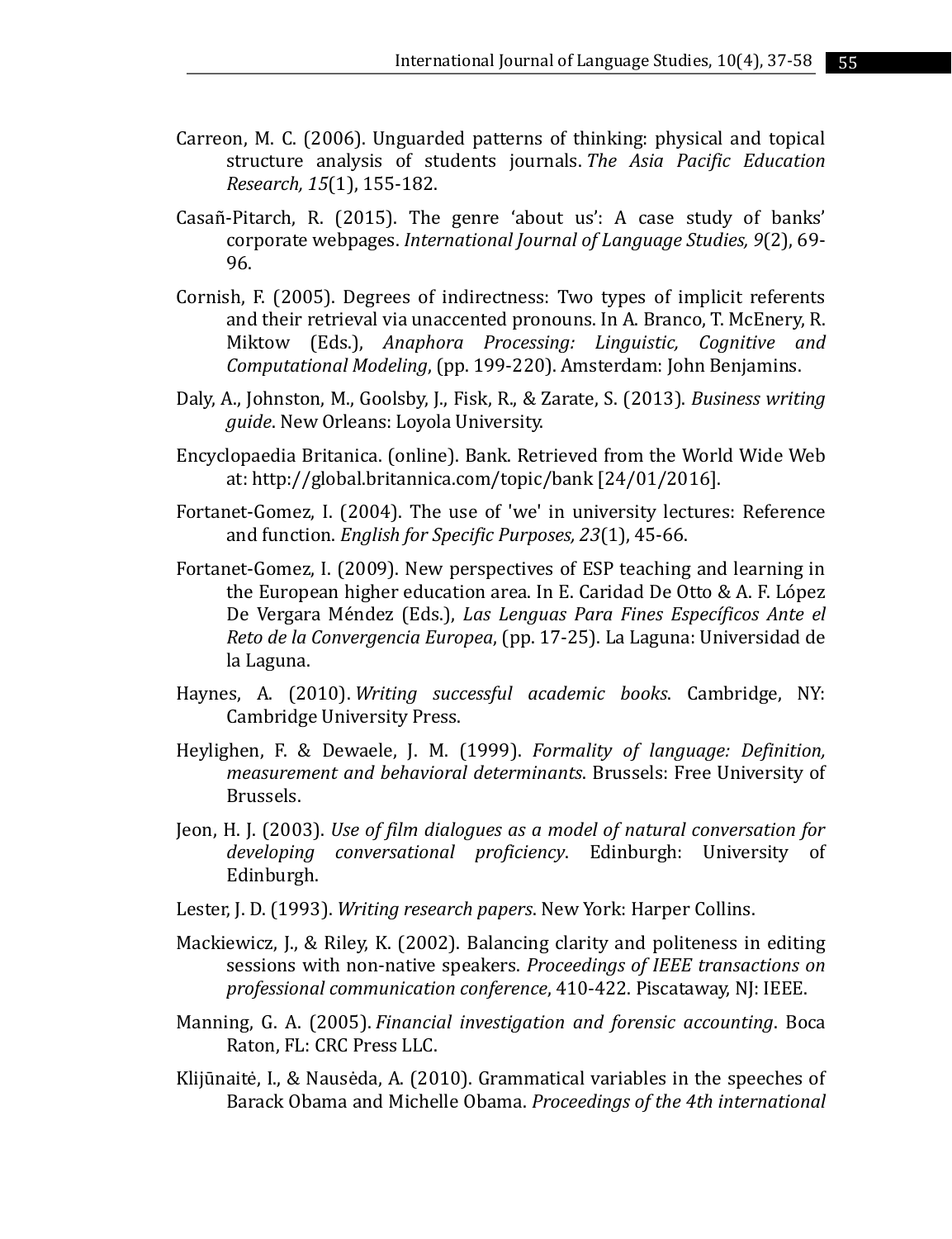*conference*, 72-76. Kaunas: Kaunas University of Technology Panevezys Institute.

- Nesselhauf, N. (2005). *Collocations in a learner corpus*. Amsterdam and Philadelphia, PA: John Benjamins.
- Nordquist, R. (2010). Personal Pronoun. *About.com*. Retrieved from the World Wide Web at: http://grammar.about.com [15/01/2015].
- O'Hair, D., Rubenstein H., & Stewart, R. (2004). *Speaker's guidebook: Text and reference*. New York: Bedford/St Martin's Press.
- Pennycook, A. (1994). *The cultural politics of English as an international language*. London: Longman.
- Postal, P. (1966). On so-called 'pronouns' in English. In F. Dinneen (Ed.), *19th Monograph on Languages and Linguistics*, (pp. 177-206). Washington, D.C.: Georgetown University.
- Quirk, R., Greenbaum, S., Leech G., & Svartvik, J. (2008). *A comprehensive grammar of the English language*. Longman: New York.
- Salmani Nodoushan, M. A. (2003). Greetings forms in English and Persian: A sociopragmatic perspective. *International Journal of Language, Culture, and Society, 17*. online.
- Salmani Nodoushan, M. A. (2006a). Iranian complainees' use of conversational strategies: A politeness study. *Iranian Journal of Language Studies, 1*(1), 29-56.
- Salmani Nodoushan, M. A. (2006b). A sociopragmatic comparative study of ostensible invitations in English and Farsi. *Speech Communication, 48*(8), 903-912.
- Salmani Nodoushan, M. A. (2007a). Politeness markers in Persian requestives. *The Linguistics Journal, 2*(1), 43-68.
- Salmani Nodoushan, M. A. (2007b). Conversational Strategies in Farsi Complaints: The Case of Iranian Complainers. *PhiN, 39*, 20-37.
- Salmani Nodoushan, M. A. (2008). Persian requests: Redress of face through indirectness. *Iranian Journal of Language Studies, 2*(3), 257-280.
- Salmani Nodoushan, M. A. (2011). The place of genre analysis in international communication. *International Journal of Language Studies*, 5(1), 63-74.
- Salmani Nodoushan, M. A. (2012a). Rethinking face and politeness. *International Journal of Language Studies, 6*(4), 119-140.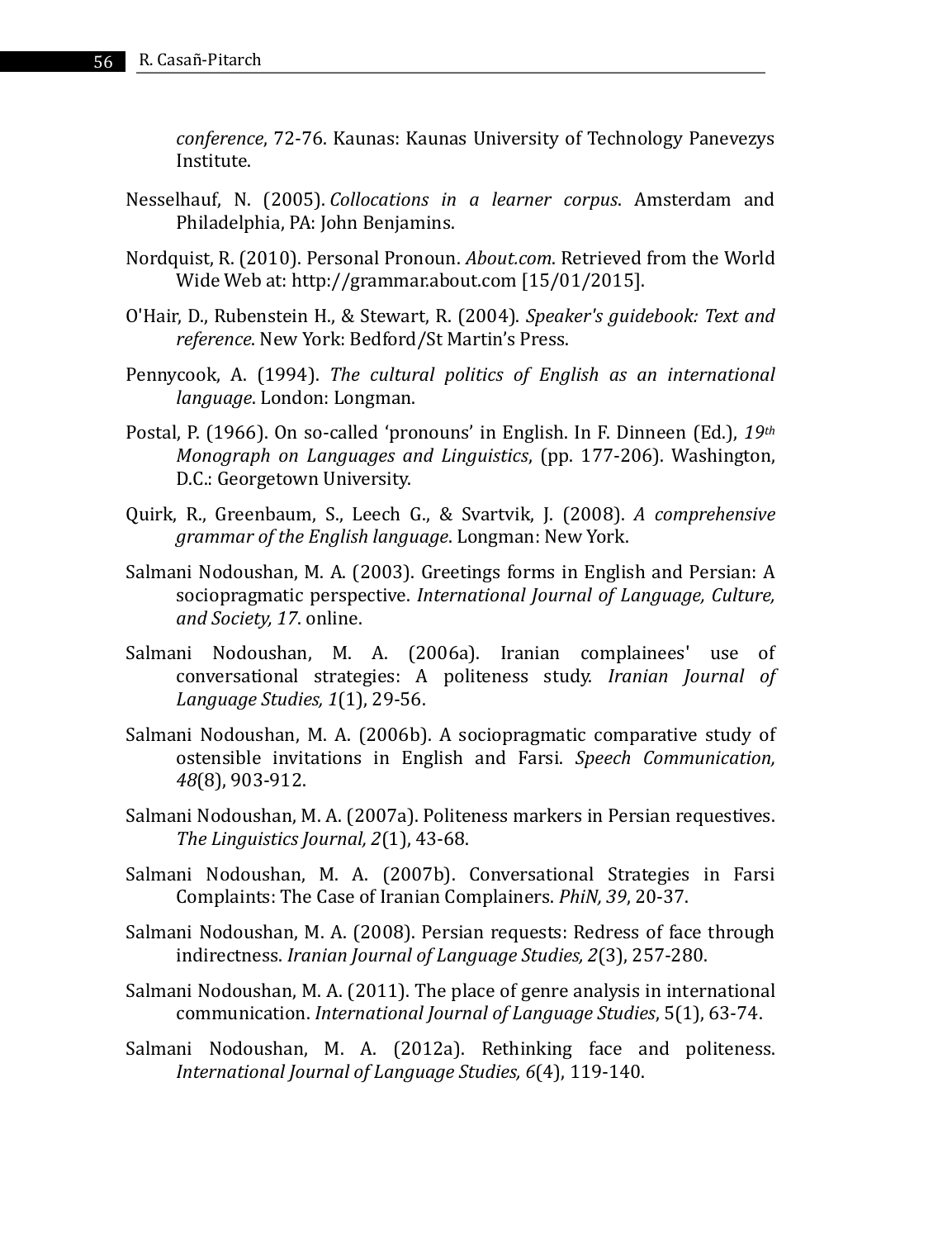- Salmani Nodoushan, M. A. (2012b). A structural move analysis of discussion sub-genre in applied linguistics. *Dacoromania, 17*(2), 199-212.
- Salmani Nodoushan, M. A. (2013). The social semiotics of funerary rites in Iran. *International Journal of Language Studies, 7*(1), 79-102.
- Salmani Nodoushan, M. A. (2014). Speech acts or language micro- and macrogames? *International Journal of Language Studies, 8*(4), 1-28.
- Salmani Nodoushan, M. A. (2015). The secret life of slurs from the perspective of reported speech. *Rivista Italiana di Filosofia del Linguaggio, 9*(2), 92- 112.
- Salmani Nodoushan, M. A. (2016). Rituals of death as staged communicative acts and pragmemes. In A. Capone & J. L. Mey (Eds.), *Interdisciplinary Studies in Pragmatics, Culture and Society*, (pp. 925-959). Heidelberg: Springer.
- Salmani Nodoushan, M. A. (forthcoming). Which view of indirect reports do Persian data corroborate?. *International Review of Pragmatics*.
- Salmani Nodoushan, M. A., & Alavi, S. M. (2004). *APA style and research report writing*. Tehran: Zabankadeh publications.
- Salmani Nodoushan, M. A., & Allami, H. (2011). Supportive discourse moves in Persian requests. *International Journal of Language Studies, 5*(2), 65-94.
- Salmani Nodoushan, M. A., & Khakbaz, N. (2011). Theses 'Discussion' sections: A structural move analysis. *International Journal of Language Studies, 5*(3), 111-132.
- Salmani Nodoushan, M. A., & Montazeran, H. (2012). The book review genre: A structural move analysis. *International Journal of Language Studies, 6*(1), 1-30.
- Schmidhauser, A. (2010). The birth of grammar in Greece. In E.J. Bakker (Ed.), *The Companion to the Ancient Greek Language,* (pp. 499–511). Oxford: Willey Blackwell.
- Schindler, G. E. (1967). Why engineers and scientists write as they do: Twelve characteristics of their prose. *IEEE transactions on engineering writing and speech, 10*, 27-32.
- Scott, M. (2008). *WordSmith Tools version 5.* Liverpool: Lexical Analysis Software.
- Sobel, N. (2013). *Constructing Canadian citizens: A textual analysis of Canadian*